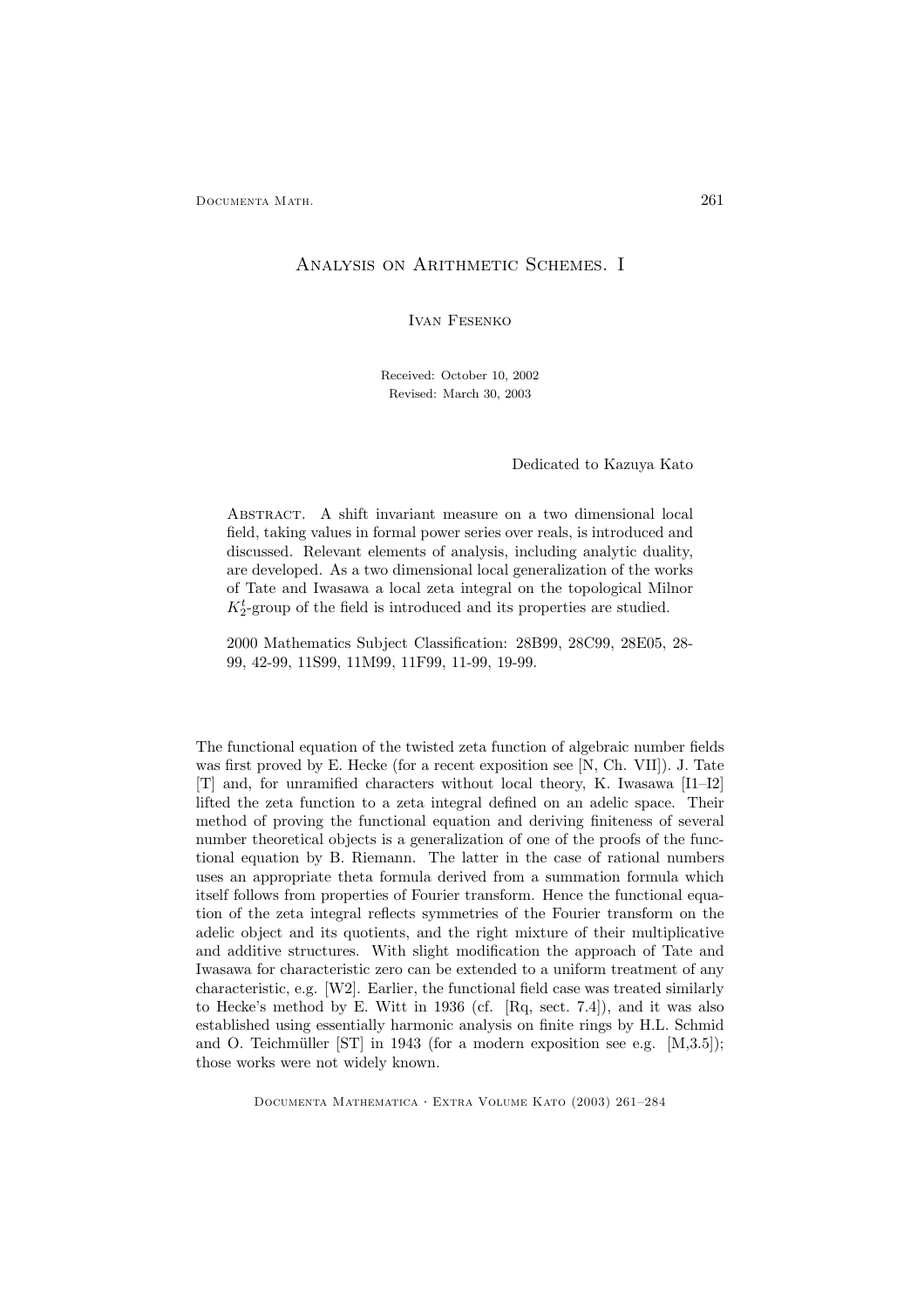Two components are important for a two dimensional generalization of the works of Iwasawa and Tate (both locally and globally). The first component is appropriate objects from the right type of higher class field theory. In the local case these are so called topological Milnor  $K^t$ -groups ([P2–P4], [F1–F3], [IHLF]), for the local class field theory see [Ka1], [P3–P4], [F1–F3], [IHLF]. The second component is an appropriate theory of measure, integration and generalized Fourier transform on objects associated to arithmetic schemes of higher dimensions. In the local case such objects are a higher local field and its  $K<sup>t</sup>$ -group. It is crucial that the additive and multiplicative groups of the field are not locally compact in dimension  $> 1$ . The bare minimum of the theory for two dimensional local fields is described in part 1 of this work. Unlike the dimension one case, this theory on the additive group of the field is not enough to immediately define a local zeta integral: for the zeta integral one uses the topological  $K_2^t$ -group of the field whose closed subgroups correspond (via class field theory) to abelian extensions of the field. A local zeta integral on them with its properties is introduced and discussed in part 2.

We concentrate on the dimension two case, but as usual, the two dimensional case should lead relatively straightforward to the general case.

We briefly sketch the contents of each part, see also their introductions. Of course, throughout the text we use ideas and constructions of the one dimensional theory, whose knowledge is assumed.

Two dimensional local fields are self dual objects in appropriate sense, c.f. section 3. In part 1, in the absence of integration theory on non locally compact abelian groups and harmonic analysis on them, we define a new shift invariant measure

$$
\mu: \mathcal{A} \longrightarrow \mathbb{R}((X))
$$

on appropriate ring  $A$  of subsets of a two dimensional local field. This measure is not countably additive, but very close to such. The variable  $X$  can be viewed as an infinitesimally small positive element of  $\mathbb{R}((X))$  with respect to the standard two dimensional topology, see section 1. The main motivation for this measure comes from nonstandard mathematics, but the exposition in this work does not use the latter. Elements of measure theory and integration theory are developed in sections 4–7 to the extent required for this work. We have basically all analogues of the one dimensional theory. Section 9 presents a generalization of the Fourier transform and a proof of a double transform formula (or transform inverse formula) for functions in a certain space. We comment on the case of formal power series over archimedean local fields in section 11.

In part 2, using a covering of a so called topological Milnor  $K_2^t$ -group of a two dimensional local field (which is the central object in explicit local class field theory) by the product of the group of units with itself we introduce integrals over the  $K_2^t$ -group. In this part we use three maps

$$
\mathfrak{o}: T = \mathcal{O}^\times \times \mathcal{O}^\times \longrightarrow F \times F, \qquad \mathfrak{r}, \mathfrak{t}: T \longrightarrow K_2^t(F),
$$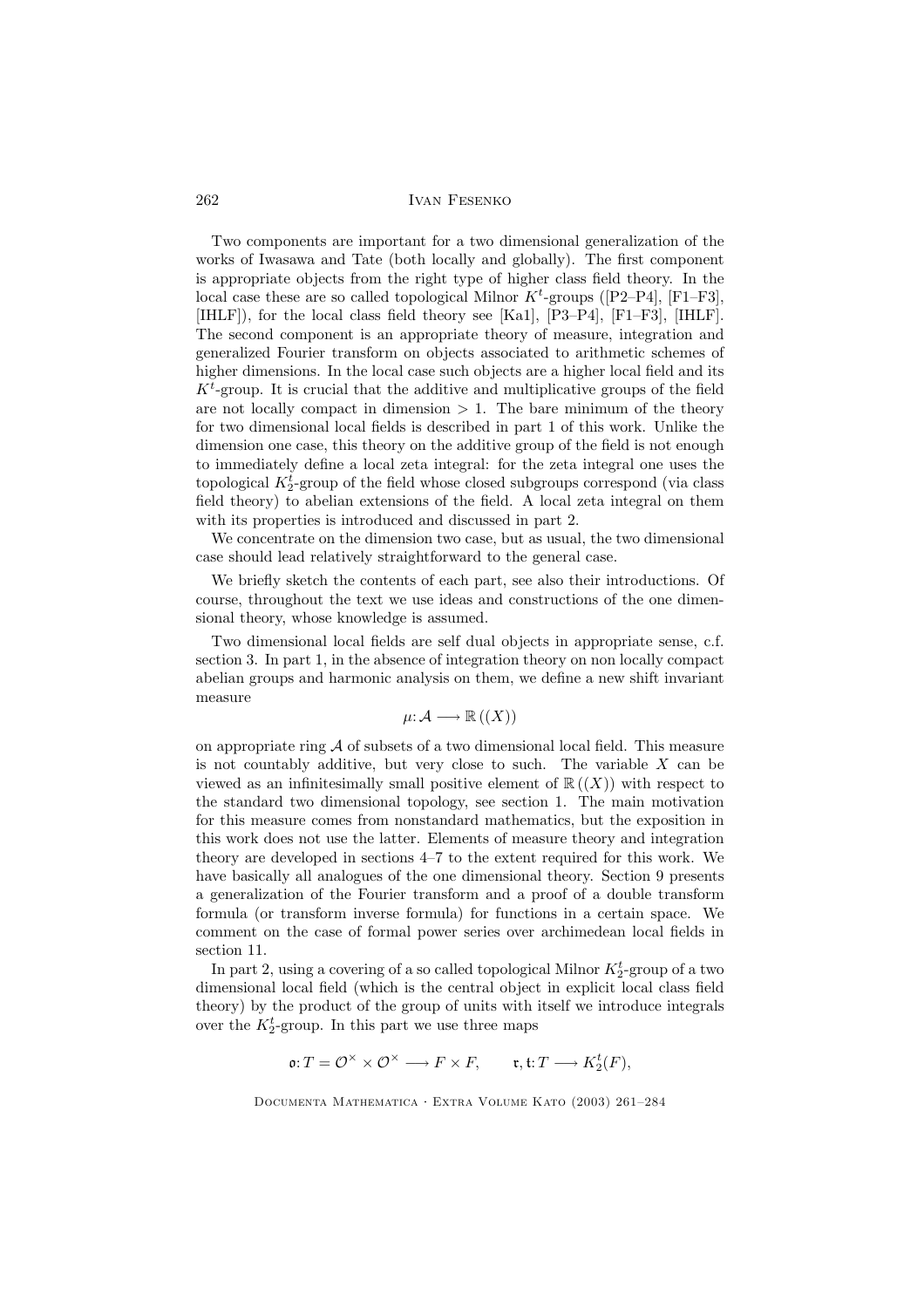which in some sense generalize the one dimensional map  $E \setminus \{0\} \longrightarrow E$  on the module, additive and multiplicative level structures respectively. In section 17 we define the main object – a local zeta integral  $\zeta(f, \chi)$  associated to a function  $f: F \times F \longrightarrow \mathbb{C}$  continuous on T and quasi-character  $\chi: K_2^t(F) \longrightarrow \mathbb{C}^\times$ 

$$
\zeta(f,\chi) = \int_T f(\alpha) \,\chi_t(\alpha) \, | \mathfrak{t}(\alpha)|_2^{-2} \, d\mu_T(\alpha),
$$

for the notations see section 17. The definition of the zeta integral is the result of several trials which included global tests. Its several first properties in analogy with the one dimensional case are discussed and proved. A local functional equation for appropriate class of functions is proved in section 19. In the ramified case one meets new difficulties in comparison to the dimension one case, they are discussed in section 21. Zeta integrals for formal power series fields over archimedean local fields are introduced in section 23, their values are not really new in comparison to the dimension one case; this agrees with the well known fact that the class field theory for such fields degenerate and does not really use Milnor  $K_2$ .

For an extension of this work to adelic and K-delic theory on arithmetic schemes and applications to zeta integral and zeta functions of arithmetic schemes see [F4].

One of stimuli for this work was a suggestion by K. Kato in 1995 to collaborate on a two dimensional version of the work of Iwasawa and Tate, another was a talk of A.N. Parshin at the Münster conference in 1999, see [P6]. I am grateful to A.N. Parshin, K. Kato, T. Chinburg, J. Tate, M. Kurihara, P. Deligne, S.V. Vostokov, J.H. Coates, R. Hill, I.B. Zhukov, V. Snaith, S. Bloch for useful remarks on this part of the project or encouragement. This work was partially supported by the American Institute of Mathematics and EPSRC.

### 1. Measure and integration on higher local fields

We start with discussion of self duality of higher local fields which distinguishes them among other higher dimensional local objects. Then we introduce a nontrivial shift invariant measure on higher dimensional local fields, which may be viewed as a higher dimensional generalization of Haar measure on one dimensional fields. We define and study properties of integrals of a certain class of functions on the field. Self duality leads to a higher dimensional transform on appropriate space of functions. One of the key properties, a double transform formula for a class of functions in a space which generalizes familiar one dimensional spaces, is proved in section 9.

For various results about higher local fields see sections of [IHLF].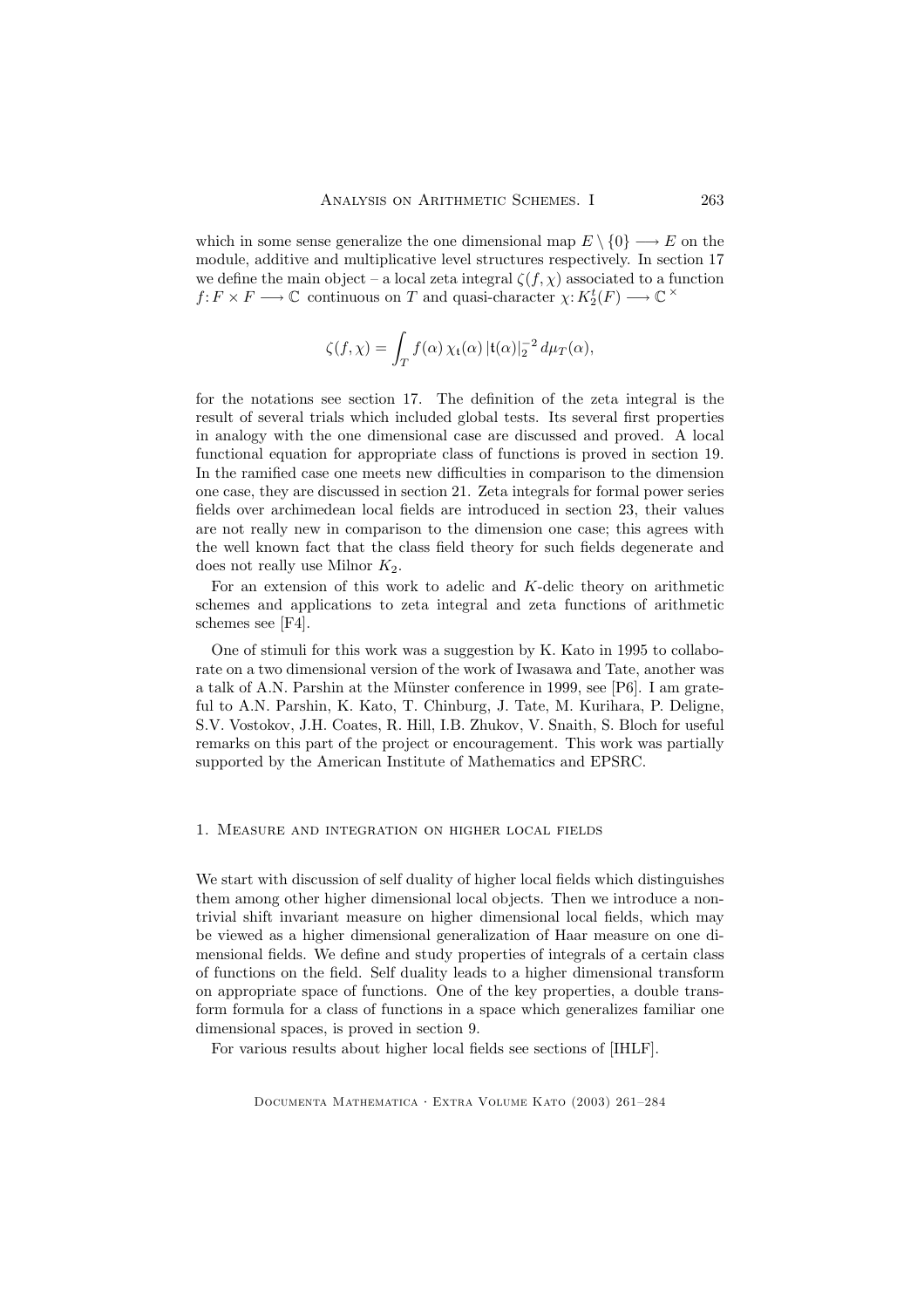1. In higher dimensions sequential aspects of the topology are fundamental: for example, in dimensions greater than one the multiplication is not always continuous but is sequentially continuous. Certainly, in the one dimensional case one does not see the difference between the two.

In a two dimensional local field  $\mathbb{R}((X))$  a sequence of series  $(\sum a_{i,n}X^{i})_{n}$  is a fundamental sequence if there is  $i_0$  such that for all n coefficients  $a_{i,n}$  are zero for all  $i < i_0$  and for every i the sequence  $(a_{i,n})_n$  is a fundamental sequence; similarly one defines convergence of sequences. Every fundamental sequence converges. Now consider on  $\mathbb{R}((X))$  the so called sequential saturation topology (sequential topology for short): a set is open if and only if every sequence which converges to any element of it has almost all its elements in the set.

The sequence  $(aX)^n$ ,  $n \in \mathbb{N}$ , tends to zero for every  $a \in \mathbb{R}$ . Hence, if a norm on  $\mathbb{R}((X))$  takes values in an extension of  $\mathbb{R}$  and is the usual module on the coefficients, then one deduces that  $|aX| < 1$  and so  $|X|$  is smaller than any positive real number. In other words, for two dimensional fields the local parameter X plays the role of an infinitesimally small element, and therefore it is very natural to use hyperconstructions of nonstandard mathematics. Nevertheless, to simplify the reading the following text does not contain anything nonstandard.

2. Let F be a two dimensional local field with local parameters  $t_1, t_2$  ( $t_2$  is a local parameter with respect to the discrete valuation of rank 1) with finite last residue field having q elements. Denote its ring of integers by  $O$  and the group of units by  $U$ ; denote by  $R$  the set of multiplicative representatives of the last finite residue field. The multiplicative group  $F^{\times}$  is the product of infinite cyclic groups generated by  $t_2$  and  $t_1$  and the group of units U.

Denote by  $\mathcal O$  the ring of integers of  $F$  with respect to the discrete valuation of rank one (so  $t_2$  generates the maximal ideal M of  $\mathcal{O}$ ). There is a projection  $p: \mathcal{O} \longrightarrow \mathcal{O}/\mathcal{M} = E$  where E is the (first) residue field of F.

Fractional ideals of F are of two types: principal  $t_2^i t_1^j O$  and nonprincipal  $\mathcal{M}^i$ . For the definition of the topology on  $F$  see [sect. 1 part I of IHLF]. We shall view  $F$  endowed with the sequential saturation topology (see [sect. 6] part I of IHLF]), so sequentially continuous maps from  $F$  are the same as continuous maps. If the reader prefers to use the former topology on  $F$ , then the word "continuous" should everywhere below be replaced with "sequentially continuous".

3. For a field  $L((t))$  denote by  $res_i = res_{t} : L((t)) \longrightarrow L$  the linear map  $\sum a_j t^j \rightarrow a_i$ . Similarly define res = res<sub>-1</sub>:  $L\{\{t\}\} \longrightarrow L$  in the case where L is a complete discrete valuation field of characteristic zero (for the definition of  $L({t})$  see [Z2]).

For a one dimensional local field L denote by  $\psi_L$  a character of the additive group  $L$  with conductor  $O_L$ . Introduce

$$
\psi' = \psi_L \circ \operatorname{res}_0: L((t)) \longrightarrow \mathbb{C}^\times, \quad \psi' = \psi_L \circ (\pi_L^{-1} \operatorname{res}): L\{\{t\}\} \longrightarrow \mathbb{C}^\times,
$$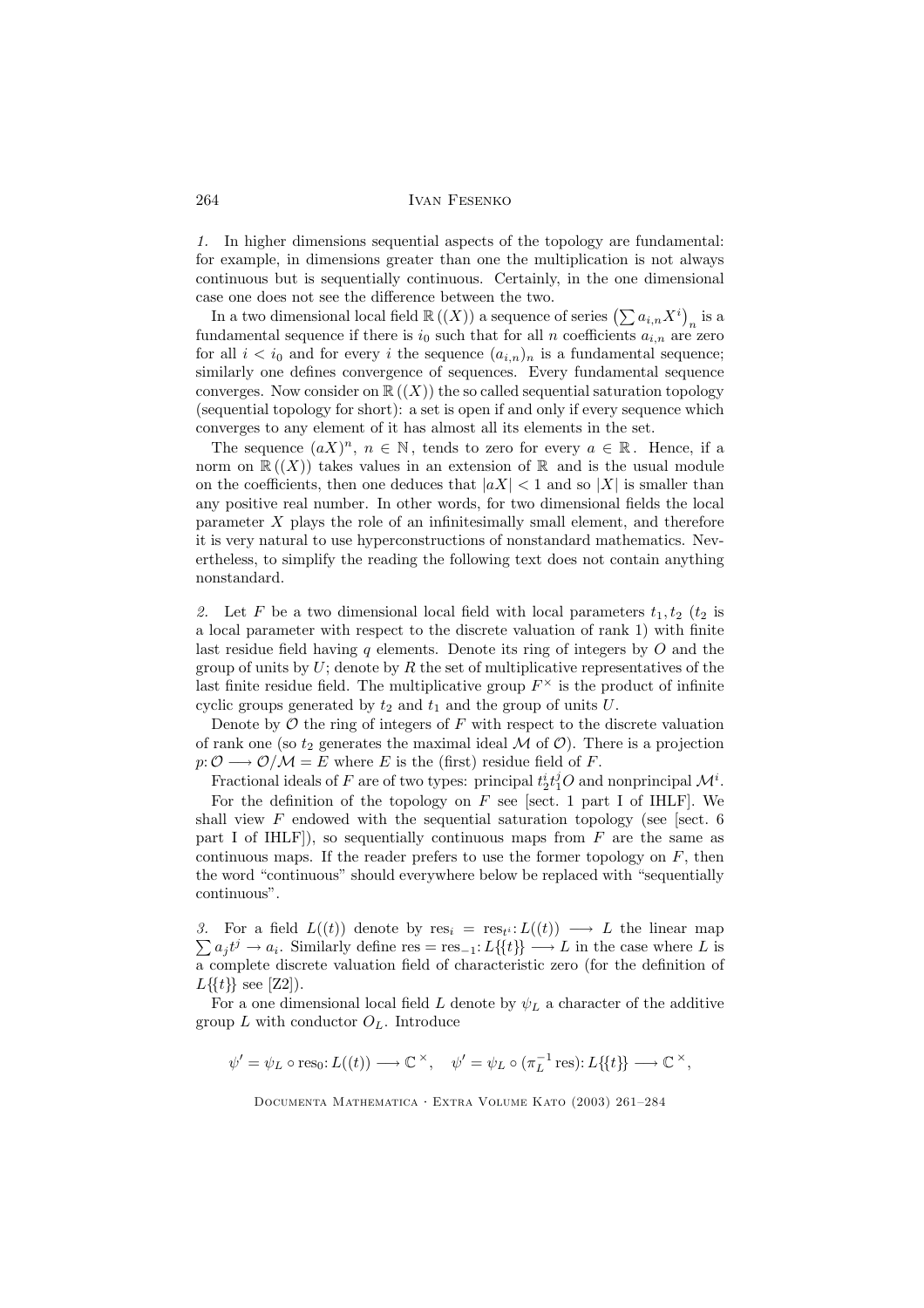where  $\pi_L$  is a prime element of L. The conductor of  $\psi'$  is the ring O of the corresponding field: i.e.  $\psi'(0) = 1 \neq \psi'(t_1^{-1}O)$ . An arbitrary two dimensional local field F of mixed characteristic has a finite extension of type  $L({t})$  which is the compositum of F and a finite extension of  $\mathbb{Q}_p$  [sect. 3 of Z2], so the restriction of  $\psi'$  on F has conductor  $O_F$ .

Thus, in each case we have a character

$$
\psi_0\hbox{\rm :}\ F\longrightarrow \mathbb{C}^{\,\times}
$$

with conductor  $O_F$ .

The additive group  $F$  is self-dual:

Lemma. The group of continuous characters on F consists of characters of the form  $\alpha \mapsto \psi(a\alpha)$  where a runs through all elements of F.

This assertion is easy, at least for the usual topology on  $F$  in the positive characteristic case where F is dual to appropriately topologized  $\Omega_{F/\mathbb{F}_q}^2$  (c.f.  $[P1]$ ,  $[Y]$ ) which itself is noncanonically dual to F. Since we are working with a stronger, sequential saturation topology, we indicate a short proof of duality.

*Proof.* Given a continuous character  $\psi'$ , there are i, j such that  $\psi'(t_2^i t_1^j O) = 1$ , and so we may assume that the conductor of  $\psi'$  is O. In the equal characteristic case the restriction of  $\psi'$  on  $\mathcal O$  induces a continuous character on  $E$  which by the one dimensional theory is a "shift" of  $\psi_E$ , hence there is  $a_0 \in \mathcal{O}$  such that  $\psi_1(\alpha) = \psi'(\alpha) - \psi(a_0 \alpha)$  is trivial on  $\mathcal{O}$ . Similarly by induction, there is  $a_i \in t_2^i \mathcal{O}$ such that  $\psi_{i+1}(\alpha) = \psi_i(\alpha) - \psi(a_i \alpha)$  is trivial on  $t_2^{-i} \mathcal{O}$ . Then  $\psi'(\alpha) = \psi(a\alpha)$ with  $a = \sum_{0}^{+\infty} a_i$ .

In the mixed characteristic case it suffices to consider the case of  $\mathbb{Q}_p\{\{t\}\}.$ The restriction of  $\psi'$  on  $t^i \mathbb{Q}_p$  is of the form  $\alpha \mapsto \psi(a_i \alpha)$  with  $a_i \in t^{-i-1}p\mathbb{Z}_p$ , and  $a_i \to 0$  when  $i \to +\infty$ ; hence  $\psi'(\alpha) = \psi(a\alpha)$  for  $a = \sum_{-\infty}^{+\infty} a_i$ .

REMARK. Equip characters of  $F$  with the topology of uniform convergence on compact subsets (with respect to the sequential topology) of  $F$ ; an example of such a set in the equal characteristic case is  $\{\sum_{i\geqslant i_0} a_i t_2^i : a_i \in W_i\}$  where  $W_i$ are compact subsets of E. It is easy to verify that the map  $a \mapsto (\alpha \mapsto \psi(a\alpha))$ is a homeomorphism between  $F$  and its continuous characters.

4. To introduce a measure on F we first specify a nice class of measurable sets.

DEFINITION. A distinguished subset is of the form  $\alpha + t_2^i t_1^j O$ . Denote by A the minimal ring in the sense of [H] containing all distinguished sets.

It is easy to see that if the intersection of two distinguished sets is nonempty, then it equals to one of them. This implies that an element  $A$  of  $A$  can be written as  $\bigcup_i A_i \setminus (\bigcup_j B_j)$  with distinguished disjoint sets  $A_i$  and distinguished disjoint sets  $B_j$  such that  $\bigcup B_j \subset \bigcup A_i$  (moreover, one can even arrange that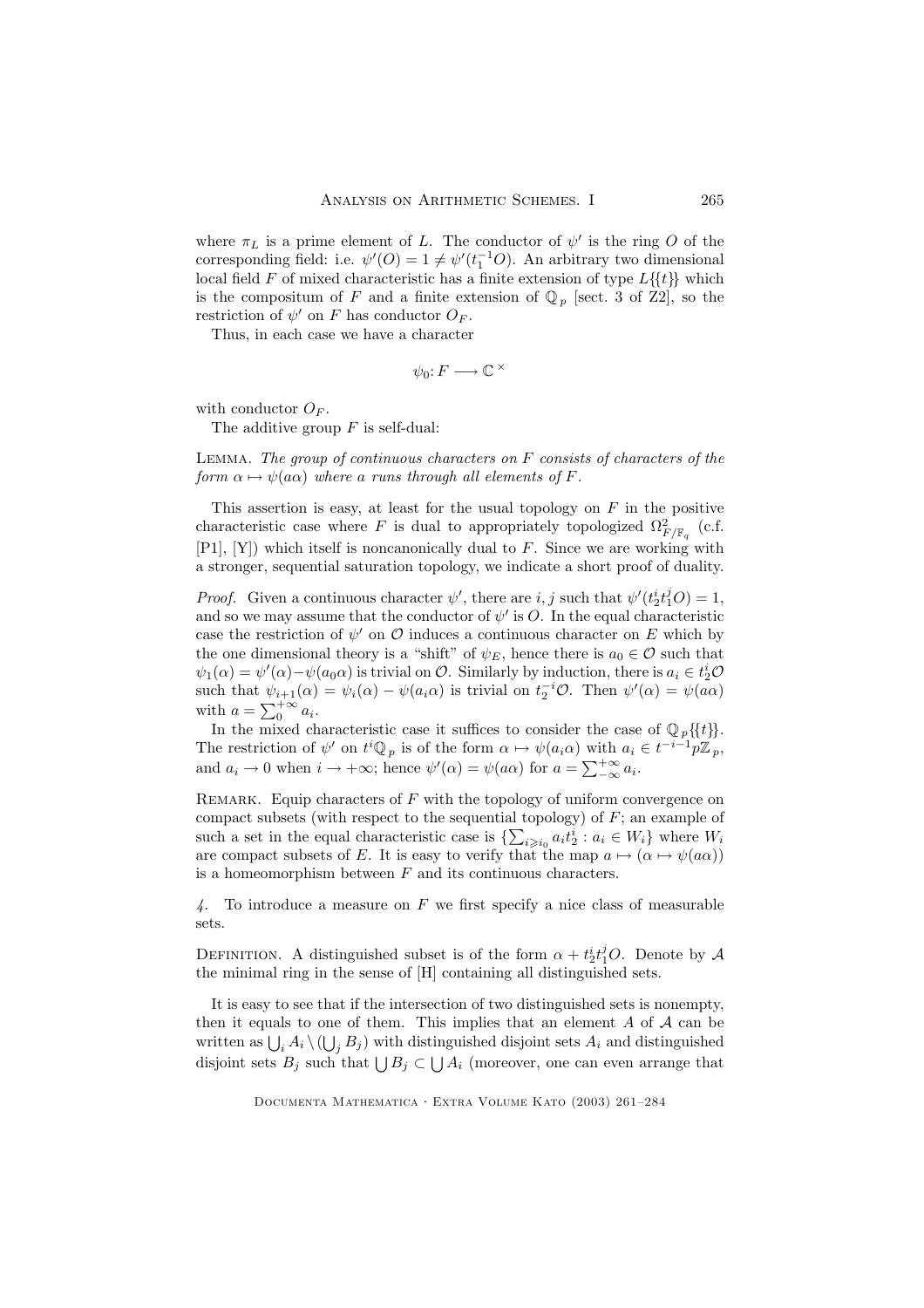each  $B_j$  is a subset of some  $A_i$ ). One easily checks that if A is also of the similar form  $\bigcup_l C_l \setminus (\bigcup_k D_k)$  then  $A = \bigcup (A_i \cap C_l) \setminus (\bigcup (A_i \cap B_j \cap C_l \cap D_k)).$ 

Every element of  $A$  is a disjoint (maybe infinite countable) union of some distinguished subsets. Distinguished sets are closed but not open. For example, sets  $\overline{O} \setminus t_2 \mathcal{O} = \bigcup_{j \geqslant 0} t_1^j U$  and  $\mathcal{O}^\times = \bigcup_{j \in \mathbb{Z}} t_1^j U$  do not belong to A.

Alternatively, A is the minimal ring which contains sets  $\alpha + t_2^i p^{-1}(S)$ ,  $i \in \mathbb{Z}$ , where  $S$  is a compact open subset of  $E$ .

DEFINITION–LEMMA. There is a unique measure  $\mu$  on F with values in  $\mathbb{R}((X))$ which is a shift invariant finitely additive measure on A such that  $\mu(\emptyset) = 0$ ,

$$
\mu(t_2^i t_1^j O) = q^{-j} X^i.
$$

The proof immediately follows from the properties of the distinguished sets. The measure  $\mu$  depends on the choice of  $t_2$  but not on the choice of  $t_1$ .

We get  $\mu(t_2^ip^{-1}(S)) = X^i\mu_E(S)$  where  $\mu_E$  is the normalized Haar measure on E such that  $\mu_E(O_E) = 1$ .

#### Remarks.

1. This measure can be viewed as induced (in appropriate sense) from a measure which takes values in hyperreals <sup>∗</sup>R . A field of hyperreal numbers <sup>∗</sup>R introduced by Robinson [Ro1] (for a modern exposition see e.g. [Go1]) is a minimal field extension of R which contains infinitesimally small elements and on which one has all reasonable analogues of analytic constructions. If one fixes a positive infinitesimal  $\omega^{-1} \in {}^*\mathbb{R}$ , then a surjective homomorphism from the fraction field of approachable polynomials  $\mathbb{R}[X]^{ap}$  to  $\mathbb{R}((X))$ , and  $\omega^{-1} \mapsto X$ determines an isomorphism of a subquotient of  ${}^* \mathbb{R}$  onto  $\mathbb{R}((X)).$ 

The first variant of this work employed hyperobjects, and its conceptual value ought to be emphasized.

2. The measure  $\mu$  takes values in  $\mathbb{R}((X))$  (for its topology see section 1) which has the total ordering:  $\sum_{n\geqslant n_0} a_n \dot{X}^n > 0$ ,  $a_{n_0} \in \mathbb{R}^\times$ , iff  $a_{n_0} > 0$ . Notice two unusual properties:  $a_n = 1 - q^{-n}$  is smaller than  $1 - X$ , but the limit of  $(a_n)$  is 1; not every subset bounded from below has an infimum. Thus, the standard concepts in real valued (or Banach spaces valued) measure theory, e.g. the outer measure, do not seem to be useful here. In particular, the integral to be defined below will possess some unusual properties like those in section 8.

3. The set  $O \in \mathcal{A}$  of measure 1 is the disjoint union of  $t_2O \in \mathcal{A}$  of measure X,  $t_2t_1^{-j}O \setminus t_2t_1^{-j+1}O$  of measure  $q^j(1-q^{-1})X$  for  $j>0$ , and  $t_1^lO \setminus t_1^{l+1}O$  of measure  $q^{-l}(1-q^{-1})$  for  $l \geqslant 0$ . Since  $\sum_{j>0} q^j$  diverges, the measure  $\mu$  is not  $\sigma$ -additive. It is  $\sigma$ -additive for those sets of countably many disjoint sets  $A_n$  in the algebra  $A$  which "don't accumulate at break points" from one horizontal line  $t_2^mO$  to  $t_2^{m+1}O$ , i.e. for which the series  $\mu(A_n)$  absolutely converges (see section 6).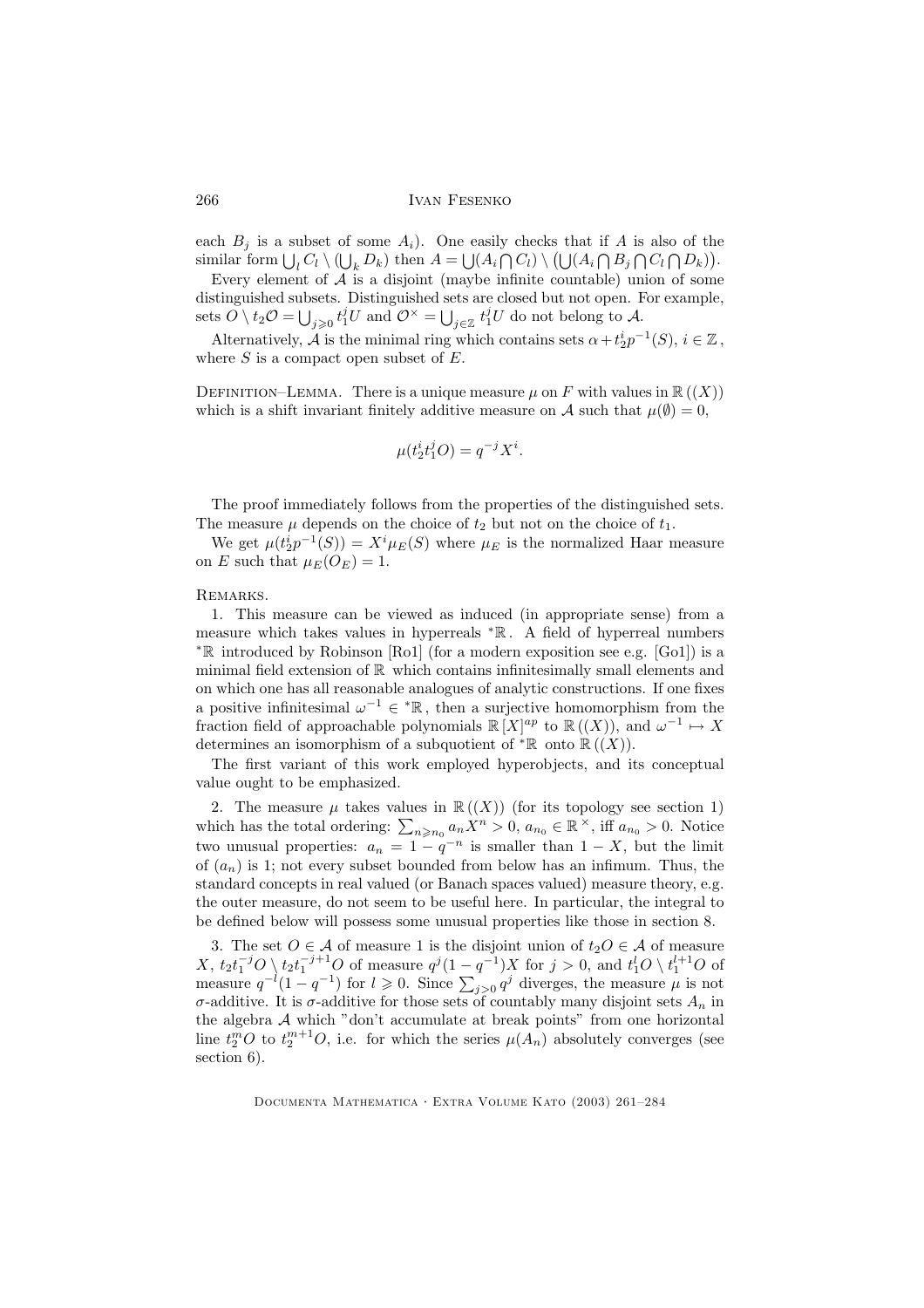5. For  $A \in \mathcal{A}$ ,  $\alpha \in F^{\times}$  one has  $\alpha A \in \mathcal{A}$  and  $\mu(\alpha A) = |\alpha| \mu(A)$ , where || is a two dimensional module:  $|0| = 0$ ,  $|t_2^i t_1^j u| = q^{-j} X^i$  for  $u \in U$ . The module is a generalization of the usual module on locally compact fields. For example, every  $\alpha \in F$  can be written as a convergent series  $\sum \alpha_{i,j}$  with  $\alpha_{i,j} \in t_2^i t_1^j O$  and  $|\alpha_{i,j}| \to 0$ . This simplifies convergence conditions in previous use, e.g. [Z2].

6. We introduce a space  $R_F$  of complex valued functions on  $F$  and their integrals against the measure  $\mu$ .

DEFINITION. Call a series  $\sum c_n$ ,  $c_n \in \mathbb{C}((X))$ , absolutely convergent if it converges and if  $\sum |\text{res}_{X_i}(c_n)|$  converges for every *i*.

For an absolutely convergent series  $\sum c_n$  and every subsequence  $n_m$  the series  $\sum c_{n_m}$  absolutely converges and the limit does not depend on the terms order.

LEMMA. Suppose that a function  $f: F \longrightarrow \mathbb{C}$  can be written as  $\sum c_n \, char_{A_n}$ with countably many disjoint distinguished  $A_n$ ,  $c_n \in \mathbb{C}$ , where char<sub>C</sub> is the characteristic function of C, and suppose that the series  $\sum c_n \mu(A_n)$  absolutely converges. If f has a second presentation of the same type  $\sum d_m$  char $B_m$ , then  $\sum c_n \mu(A_n) = \sum d_m \mu(B_m).$ 

*Proof.* Notice that if  $\bigcup A_n = \bigcup B_m$  for distinguished disjoint sets, then for every *n* either  $A_n$  equals to the union of some of  $B_m$ , or the union of  $A_n$  and possibly several other A's equals to one of  $B_m$ . It remains to use the following property: if a distinguished set C is the disjoint union of distinguished sets  $C_n$ and  $\sum \mu(C_n)$  absolutely converges, then for every  $a \in F$  and integer i condition  $C \supseteq \overline{a} + t_2^i \mathcal{O}$  implies  $C_n \supseteq a + t_2^i \mathcal{O}$  for all  $n$ ; therefore  $\mu(C) = \sum \mu(C_n)$ .

DEFINITION. Define  $R_F$  as the vector space generated by functions f as in the previous lemma and by functions which are zero outside finitely many points. For an  $f$  as in the previous lemma define its integral

$$
\int f d\mu = \sum c_n \mu(A_n),
$$

and for f which are zero outside finitely many points define its integral as zero.

The previous definition implies that the integral is an additive function.

EXAMPLE. Let a function  $f$  satisfy the following conditions:

there is  $i_0$  such that  $f(\beta) = 0$  for all  $\beta \in t_2^i t_1^j U$ , all  $i \neq i_0$ ;

there is  $k(j)$  such that for every  $\alpha \in t_2^{i_0} t_1^j U f(\alpha) = f(\alpha + \beta)$  for all  $\beta \in$  $t_2^{i_0}t_1^{k(j)}O.$ 

For every  $\theta \in R^{\times}$  write the set  $\theta t_2^{i_0} t_1^{j_1} + t_2^{i_0} t_1^{j_1+1} O$  as a disjoint union of finitely many  $c_{\theta,j,l} + t_2^{i_0} t_1^{k(j)} O, l \in L_{\theta,j}$ ; then

$$
\int f d\mu = \biggl(\sum_{j\in\mathbb{Z}}\sum_{\theta\in R^\times}\sum_{l\in L_{\theta,j}} f(c_{\theta,j,l})\,q^{-k(j)}\biggr)X^{i_0}.
$$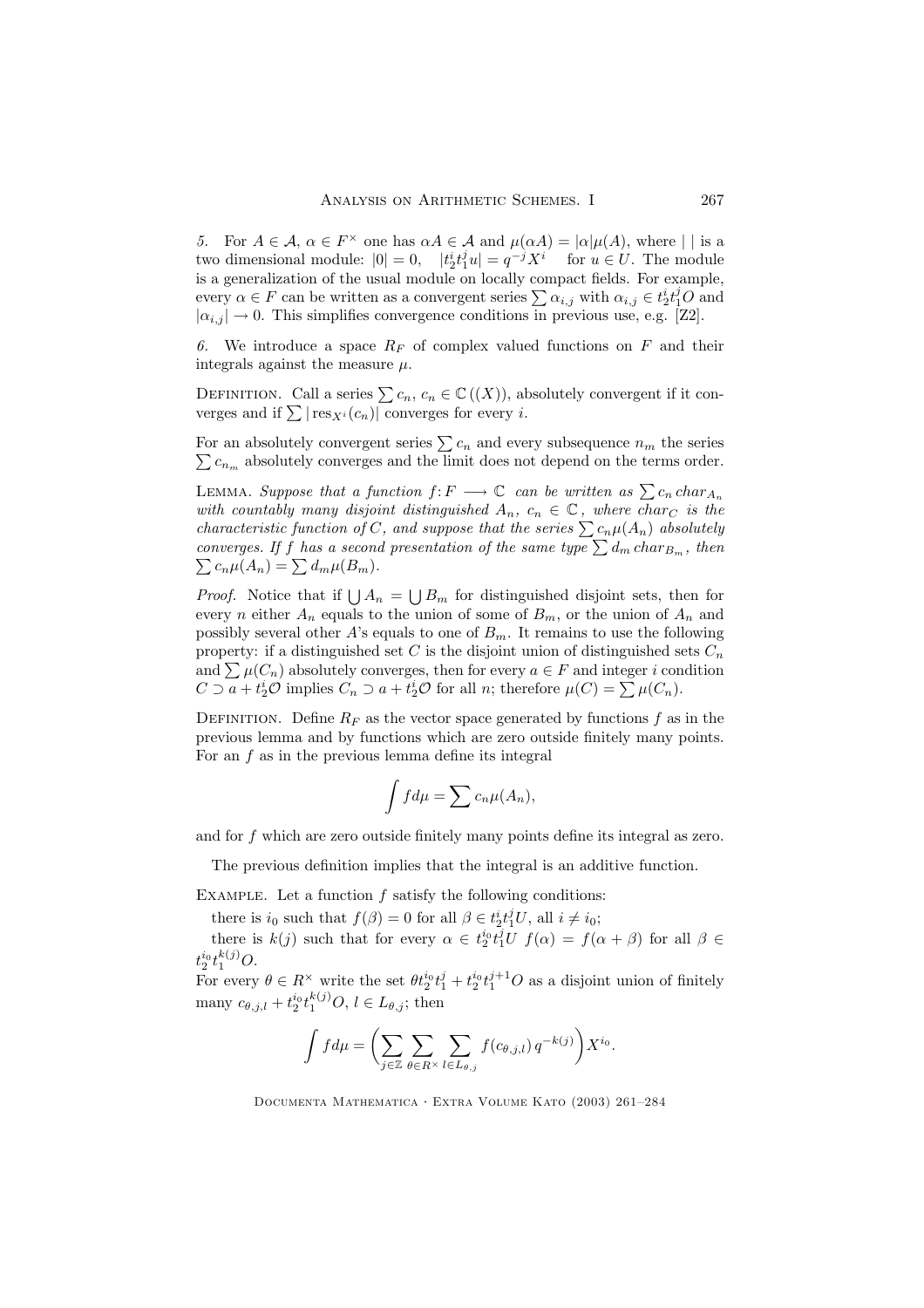If the series in the brackets absolutely converges, then  $f \in R_F$ . Redenote f as  $f_{i_0}$ . Then  $\sum_{i \geq i_1} f_i$  also belongs to  $R_F$ .

For another example see section 8.

7. Some important for harmonic analysis functions do not belong to  $R_F$ , for example, the function  $\alpha \mapsto \psi(a\alpha)$  char<sub>A</sub>( $\alpha$ ) for, say,  $A = O \in \mathcal{A}$ ,  $a \notin \mathcal{O}$ . In the one dimensional case all such functions do belong to the analogue of  $R_F$ .

Recall that in the one dimensional case the integral over an open compact subgroup of a nontrivial character is zero. This leads to the following natural

DEFINITION. Denote  $\psi(C) = 0$  is  $\psi$  takes more than one value on a distinguished set C and = the value of  $\psi$  if it is constant on C. For a distinguished set A and  $a \in F^{\times}$  define

$$
\int \psi(a\alpha) \, char_A(\alpha) \, d\mu(\alpha) = \mu(A) \, \psi(aA).
$$

So, if  $A \subset \mathcal{O}$  and is the preimage of a shift of a compact open subgroup of the residue field E with respect to p, and if  $a \in \mathcal{O} \setminus t_2\mathcal{O}$ , then the previous definition agrees with the property of a character on E, mentioned above.

LEMMA. For a function  $f = \sum c_n \psi(a_n \alpha)$  char<sub>An</sub> $(\alpha)$  with finite set  $\{a_n\}$  and with countably many disjoint distinguished  $A_n$  such that the series  $\sum c_n \mu(A_n)$ absolutely converges the sum  $\sum c_n \int \psi(a_n \alpha) c_n \, d\mu(\alpha) d\mu(\alpha)$  does not depend on the choice of  $c_n, a_n, A_n$ .

*Proof.* To show correctness, one can reduce to sets on which  $|f|$  is constant, then use a simple fact that if a distinguished set  $C$  is the disjoint union of distinguished sets  $C_n$ , and  $\psi(a\alpha)$  char $C(\alpha) = \sum d_n \psi(b_n \alpha)$  char $C_n(\alpha)$  with  $|d_n| = 1$ , absolutely convergent series  $\sum d_n \mu(C_n)$  and finitely many distinct  $b_n$ , then  $\psi(aC) = \sum d_n \psi(b_nC_n) \mu(C_n).$ 

DEFINITION. Put

$$
\int f d\mu = \sum c_n \int \psi(a_n \alpha) \, char_{A_n}(\alpha) \, d\mu(\alpha).
$$

Denote by  $R'_F$  the space generated by functions  $f(\alpha)\psi(a\alpha)$  with  $f \in R_F$ ,  $a \in F$ , and functions which are zero outside a point; all of them are integrable. This space will be enough for the purposes of this work.

REMARK. Here is a slightly different approach to the extension of  $R_F$ : Suppose that a function  $f: F \to \mathbb{C}$  is zero outside a distinguished subgroup A of F. Suppose that there are finitely many  $a_1, \ldots, a_m \in A$  such that the function  $g(x) = \sum_i f(a_i + x)$  belongs to  $R_F$ . Then *define* 

$$
\int f = \frac{1}{m} \int g \, d\mu.
$$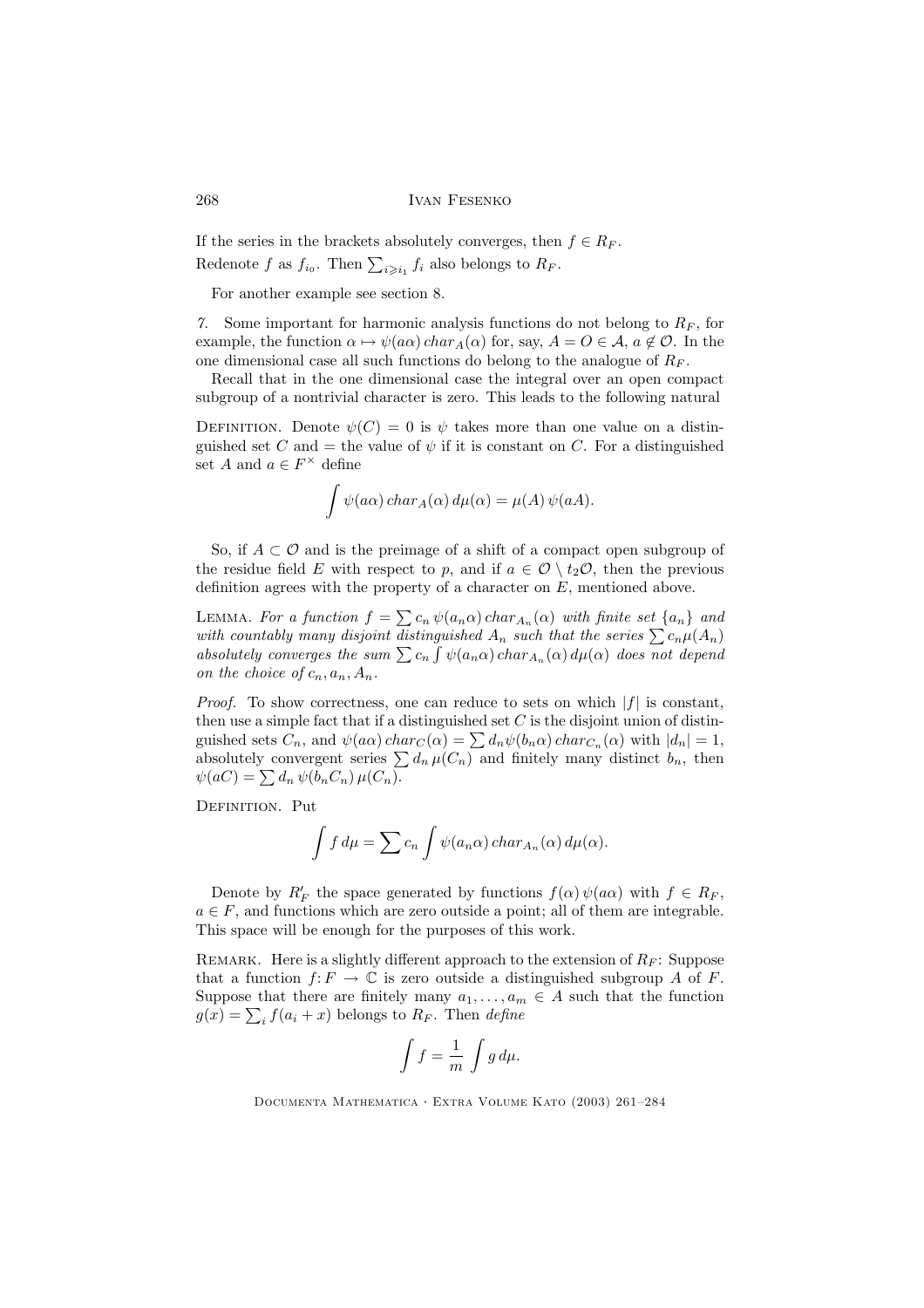First of all, this is well defined: if  $h(x) = \sum_j f(b_j + x)$  belongs to  $R_F$  for  $b_1, \ldots, b_n \in A$ , then  $\sum_{i=1}^m h(a_i + x) = \sum_{j=1}^n g(b_j + x)$ , and from  $h(a_i + x) \in R_F$ and shift invariant property, and the similar property for shifts of  $g$  one gets  $m \int h \, d\mu = n \int g \, d\mu.$ 

Second, for two functions  $f_1, f_2: A \to \mathbb{C}$  if  $\sum_i f_1(a_i+x), \sum_j f_2(b_j+x) \in R_F$ , then  $\sum_{i,j} f_l(a_i + b_j + x) \in R_F$  for  $l = 1, 2$  and so  $\int f_1 + f_2 = \int f_1 + \int f_2$ . Denote by  $R_F''$  the space of all such f.

Third, this definition is compatible with all the properties of  $R_F$  in the previous section: if f already belongs to  $R_F$  then  $\int f = \int f d\mu$ . Also,  $\int f(x) =$  $\int f(a+x)$  for  $a \in A$ .

Finally, this definition is compatible with the preceding definitions of this section: of course, for nontrivial characters on a distinguished subgroup one has  $g = 0$ . The space  $R'_F$  is a subspace of  $R''_F$ : for a function  $f = \sum c_n \psi(a\alpha) \, char_{A_n}(\alpha)$ , such that  $\psi(aA_n) = 0$ , i.e.  $A_n + a^{-1}t_1^{-1}O = A_n$ , for every *n*, choose  $a_i$  in  $a^{-1}t_1^{-1}O$ .

For  $f \in R'_F$  we have

$$
\int f(\alpha + a) d\mu(\alpha) = \int f(\alpha) d\mu(\alpha)
$$

and using section 5

$$
\int f(\alpha) d\mu(\alpha) = |a| \int f(a\alpha) d\mu(\alpha).
$$

For a subset S of F put  $\int_S f d\mu = \int f \, char_S d\mu$ .

EXAMPLE. We have  $\int_{t_2^i t_1^j O} \psi(a\alpha) d\mu(\alpha) = q^{-j} X^i$  if  $a \in t_2^{-i} t_1^{-j} O$  and  $= 0$ otherwise (since then  $\psi(a\alpha)$  is a nontrivial character on  $t_2^i t_1^j O$ ). Hence

$$
\int_{t_2^i t_1^j U} \psi(a\alpha) d\mu(\alpha) = \begin{cases}\n0 & \text{if } a \notin t_2^{-i} t_1^{-j-1} O, \\
-q^{-1-j} X^i & \text{if } a \in t_2^{-i} t_1^{-j-1} U, \\
q^{-j} (1-q^{-1}) X^i & \text{if } a \in t_2^{-i} t_1^{-j} O.\n\end{cases}
$$

8. EXAMPLE. If two functions  $f, h: \mathcal{O} \longrightarrow \mathbb{C}$  are constant on  $t_2 \mathcal{O} \setminus \{0\}$  and their restriction to  $\mathcal{O} \setminus t_2\mathcal{O}$  coincide, then

$$
\int_{\mathcal{O}} f \, d\mu = \int_{\mathcal{O}} h \, d\mu.
$$

Indeed, if  $(f - h)|_{t_2O\setminus\{0\}} = c$ , then

$$
\int_{\mathcal{O}} (f - h) d\mu = \int_{\mathcal{O}} (f - h) d\mu = \int_{\mathcal{O}} c d\mu - \int_{\mathcal{O} \setminus t_2 \mathcal{O}} c d\mu = c - c (1 - q^{-1}) \sum_{j \ge 0} q^{-j} = 0.
$$

From the previous we deduce  $\int_{t_2\mathcal{O}} c d\mu = 0$ , and therefore, similarly,

$$
\int_F c \, char_{\mathcal{O}} d\mu = \int_{\mathcal{O}} c \, d\mu = 0, \quad \int_{\mathcal{O} \backslash t_2 \mathcal{O}} c \, d\mu = 0.
$$

Of course, the sets  $\mathcal{O}, \mathcal{O} \setminus t_2\mathcal{O}$  are not in A.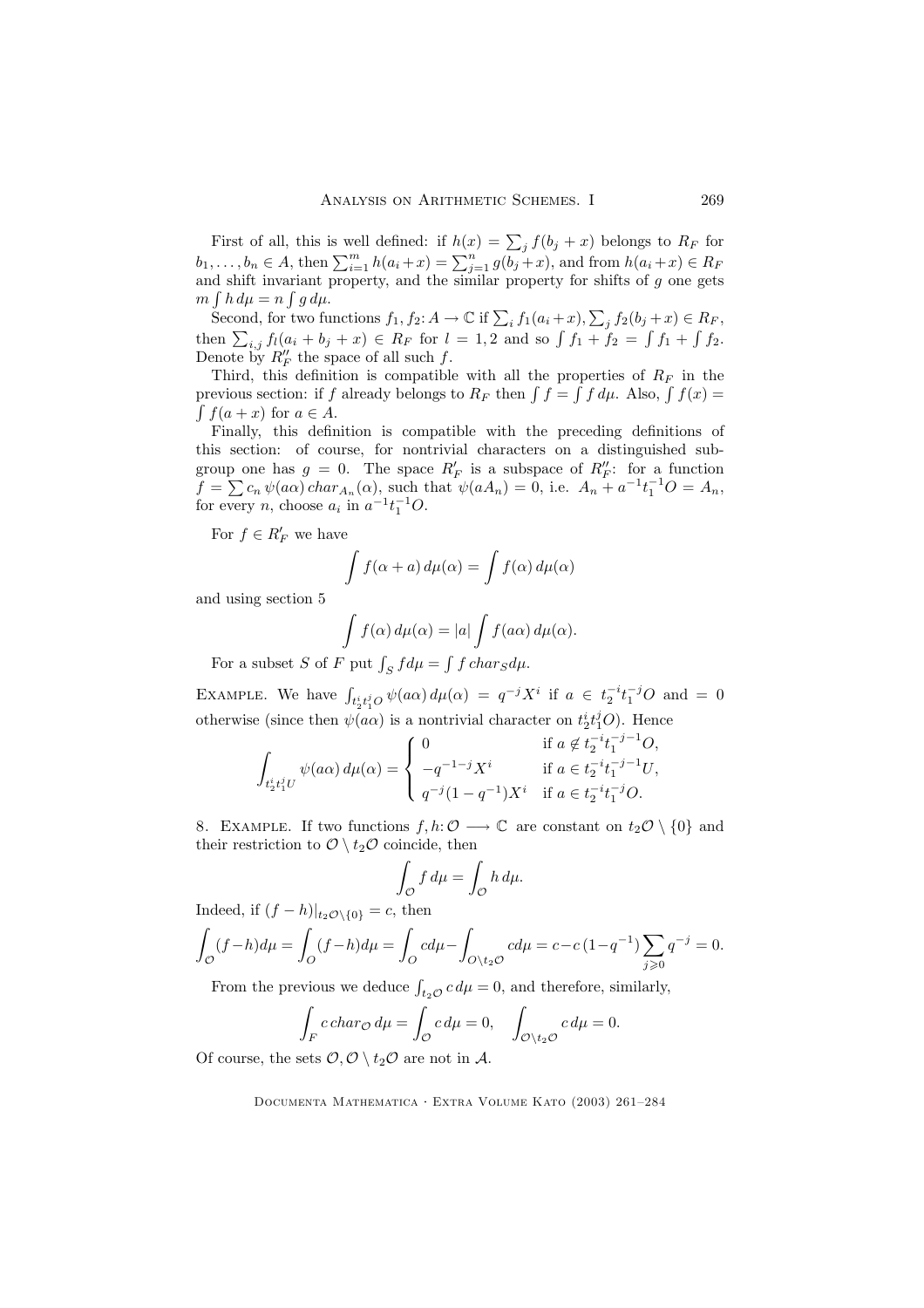REMARK. One has  $\int_{Z_l} d\mu = \sum_{-l \leqslant j \leqslant l} q^{-j}$  where  $Z_l = \bigcup_{-l \leqslant j \leqslant l} t_1^j U$ , and  $\mathcal{O} \setminus t_2 \mathcal{O}$ is the "limit" of  $Z_l$  when  $l \to \infty$ . Compare with "equality"  $\sum_{n \in \mathbb{Z}} z^n = 0$  used by L. Euler. One of interpretations of it is to view  $z$  as a complex variable, then  $\sum_{n\in\mathbb{Z}}\sum_{n\leq m}z^n$  and  $\sum_{n\in\mathbb{Z}}\sum_{n\geq m}z^n$  is zero. Euler's equality can be applied to for every integer  $m$  the sum of analytic continuations of two rational functions show equivalence of the Riemann–Roch theorem and the functional equation of the zeta function of a one dimensional global field of positive characteristic (cf. [Rq, sect.  $4.3.3$ ]).

From the definitions we immediately get

LEMMA. Suppose that  $g: E \longrightarrow \mathbb{C}$  is integrable over E with respect to the normalized Haar measure  $\mu_E$  as in section 4. Then the function  $g \circ p$  extended by zero outside  $\mathcal O$  is in  $R_F$  and

$$
\int_{\mathcal{O}} g\circ p\,d\mu = \int_E g\,d\mu_E.
$$

One can say that the Haar measure  $\mu_E$  equals  $p_*(\mu')$  where the measure  $\mu'$ on  $\mathcal O$  is induced by  $\mu$  by extending functions on  $\mathcal O$  by zero to F.

9. DEFINITION. For  $f \in R_F$  introduce the transform function

$$
\mathcal{F}(f)(\beta) = \int_F f(\alpha) \psi(\alpha \beta) d\mu(\alpha).
$$

In particular,  $\mathcal{F}(char_{\Omega}) = char_{\Omega}$ .

DEFINITION. Denote by  $Q_F$  the subspace of  $R_F$  consisting of functions f with support in  $\mathcal O$  and such that  $f|_{\mathcal O} = g \circ p|_{\mathcal O}$  for a function  $g: E \longrightarrow \mathbb C$  which belongs to the Bruhat space generated by characteristic functions of shifts of proper fractional ideals of E.

THEOREM. Given  $f \in Q_F$ , the function  $\mathcal{F}(f)$  belongs to  $Q_F$  and we have a double transform formula

$$
\mathcal{F}^2(f)(\alpha) = f(-\alpha).
$$

*Proof.* First note that  $\psi(\alpha) = \psi_E \circ p(\alpha)$  for all  $\alpha \in \mathcal{O}$  where  $\psi_E$  is an appropriate character on E with conductor  $O_E$ .

Using sections 7 and 8 we shall verify that

if  $\beta \notin \mathcal{O}$  then  $\mathcal{F}(f)(\beta) = 0$ ; if  $\beta \in \mathcal{O}$  then  $\mathcal{F}(f)(\beta) = \mathcal{F}(g) \circ p(\beta)$  (where  $\mathcal{F}(g)$  denotes the Fourier transform of g with respect to  $\psi_E$  and  $\mu_E$ ).

For  $\beta \notin \mathcal{O}$  the definitions imply

$$
\mathcal{F}(f)(\beta) = \int_{\mathcal{O}} f(\alpha) \psi(\alpha \beta) d\mu(\alpha) = 0.
$$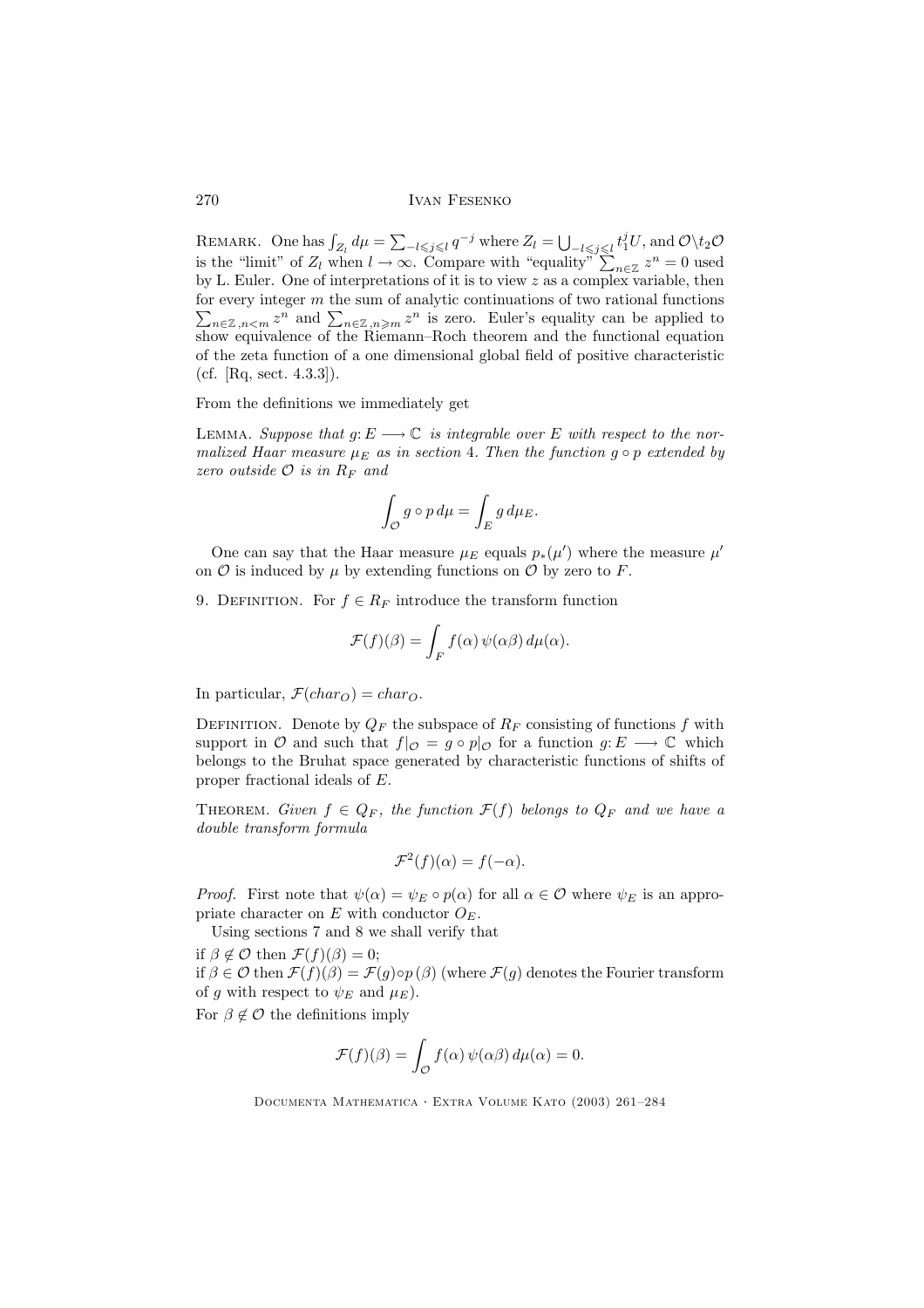For  $\beta \in \mathcal{O} \setminus \mathcal{O}^{\times}$ 

$$
\mathcal{F}(f)(\beta) = \int_{\mathcal{O}} f(\alpha) d\mu(\alpha) = \int_{\mathcal{O}} g \circ p(\alpha) d\mu(\alpha)
$$

$$
= \int_{E} g(\overline{\alpha}) d\mu_{E}(\overline{\alpha}) = \mathcal{F}(g)(0) = \mathcal{F}(f)(0).
$$

For  $\beta \in \mathcal{O}^\times$ 

$$
\mathcal{F}(f)(\beta) = \int_{F} f(\alpha) \psi(\alpha \beta) d\mu(\alpha) = \int_{\mathcal{O}} f(\alpha) \psi(\alpha \beta) d\mu(\alpha)
$$
  
= 
$$
\int_{\mathcal{O}} g \circ p(\alpha) \psi_{E} \circ p(\alpha \beta) d\mu(\alpha) = \int_{E} g(\overline{\alpha}) \psi_{E}(\overline{\alpha \beta}) d\mu_{E}(\overline{\alpha}) = \mathcal{F}(g)(p(\beta)).
$$

It remains to use the one dimensional double transform formula.

As a corollary, we deduce that if a function  $f: F \longrightarrow \mathbb{C}$  with support in  $\mathcal{O}^{\times}$ coincides on  $\mathcal{O}^{\times}$  with a function  $h \in Q_F$ , then

$$
\mathcal{F}^2(f)(\alpha) = \begin{cases} f(-\alpha) & \text{if } \alpha \in \mathcal{O}^\times \bigcup (F \setminus \mathcal{O}), \\ h(0) & \text{if } \alpha \in \mathcal{O} \setminus \mathcal{O}^\times. \end{cases}
$$

REMARK. It is more natural to integrate  $\mathbb{C}((X))$ -valued functions on F: for a function  $f = \sum_{i \geq i_0} f_i X^i$ :  $F \longrightarrow \mathbb{C}((X))$ , with  $f_i \in R'_F$  define

$$
\int_F f d\mu = \sum X^i \int_F f_i d\mu.
$$

Similarly to the previous text one checks the correctness of the definition and properties of the integral. In particular, the previous theorem remains true for functions  $f = \sum_{i \geq i_0} \bar{f}_i X^i$ ,  $f_i$  in the space  $Q'_F = {\alpha \mapsto \sum_{n \geq n_0} g_n(t_2^{-n} \alpha)}$  where  $g_n$  belong to  $Q_F$  (or even just "lifts" of functions on E for which the double transform formula holds).

10. Introduce the product measure  $\mu_{F \times F} = \mu_F \otimes \mu_F$  on  $F \times F$  and define spaces  $R_{F \times F} = R_F \otimes R_F$ ,  $R'_{F \times F} = R'_F \otimes R'_F$  and  $Q_{F \times F} = Q_F \otimes Q_F$ .

For a function  $f \in Q_{F \times F}$  define its transform

$$
\mathcal{F}(f)(\beta_1, \beta_2) = \int_{F \times F} f(\alpha_1, \alpha_2) \psi(\alpha_1 \beta_1 + \alpha_2 \beta_2) d\mu(\alpha_1) d\mu(\alpha_2).
$$

From section 9 we deduce  $\mathcal{F}^2(f)(\alpha_1,\alpha_2) = f(-\alpha_1,-\alpha_2)$  for  $f \in Q_{F \times F}$ .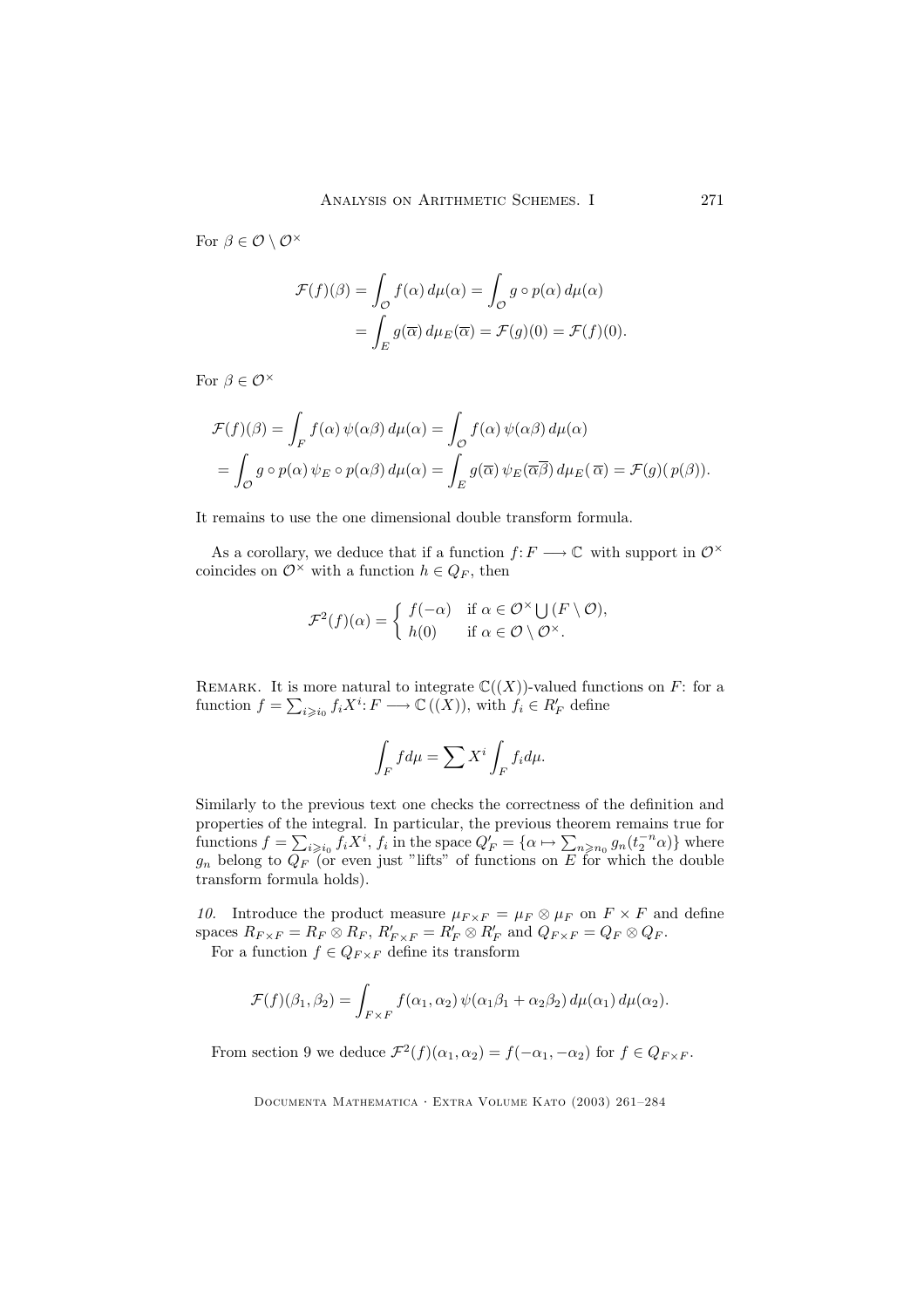11. In the case of two dimensional local fields of type  $F = K((t))$ , where  $K$  is an archimedean local field,  $O, U$  are not defined. Define a character  $\psi: K((t)) \longrightarrow \mathbb{C}^{\times}$  to be the composite of the res<sub>0</sub>:  $K((t)) \longrightarrow K$  and the archimedean character  $\psi_K(\alpha) = \exp(2\pi i \operatorname{Tr}_{K/\mathbb{R}}(\alpha))$  on K. The role of distinguished sets is played by  $A = a + t^i D + t^{i+1} K[[t]]$  where D is an open ball in  $K$ . In this case if the intersection of two distinguished sets is nonempty then it equals either to one of them, or to a smaller distinguished set. The measure is the shift invariant additive measure  $\mu$  on the ring generated by distinguished sets and such that  $\mu(A) = \mu_K(D)X^i$ . It can be extended to  $\mu(a + t^i C + t^{i+1} K[[t]]) = \mu_K(C) X^i$ , where  $C \subset K$  is a Lebesgue measurable set.

The module is  $|\sum_{i\geqslant i_0} a_i t^i| = |a_{i_0}|_K X^{i_0}$ , where the module on the real K is the absolute value and on the complex  $K$  is the square of the absolute value.

The fields of this type are not used in the global theory, but we briefly sketch the analogues of the previous constructions.

The definitions of spaces  $R_F$  and  $R'_F$  follow the general pattern of sections 6 and 7: for disjoint distinguished sets  $A_n$  such that  $\sum c_n \mu(A_n)$  absolutely converges put

$$
\int \sum c_n \, char_{A_n} \, d\mu = \sum c_n \, \mu(A_n).
$$

For a function  $f = \sum c_n \psi(a_n \alpha) \text{ char}_{A_n}(\alpha)$  with finite set  $\{a_n\}$  and with countably many disjoint distinguished  $A_n$  such that the series  $\sum c_n \mu(A_n)$  absolutely converges put

$$
\int f d\mu = \sum c_n \int_{A_n} \psi(a_n \alpha) d\mu(\alpha),
$$

where

$$
\int_A \psi(c\alpha) d\mu(\alpha) = \psi(ca) X^i \int_D \psi_K(c_{-i}\beta) d\mu_K(\beta), \quad c_{-i} = \text{res}_{t^{-i}} c,
$$

 $A, a, D, i$  are defined at the beginning of this section.

The analogues of the definitions and results of sections 8 and 9 hold. The transform of a function  $f \in R_F$  is defined by the same formula

$$
\mathcal{F}(f)(\beta) = \int_F f(\alpha) \psi(\alpha \beta) d\mu(\alpha).
$$

The space  $Q_F$  consists of functions  $f \in R_F$  such that  $f = q \circ p$  for a function g in the Schwartz space on K, where  $p = \text{res}_{t^0}$ . The double transform formula is  $\mathcal{F}^2(f)(\alpha) = f(-\alpha)$  for  $f \in Q_F$ .

REMARK. It is interesting to investigate if further extensions of this sort of measure theory and harmonic analysis (they seem to be more powerful than applications of Wiener's measure) would be useful for mathematical description of Feynman integrals and integration on loop spaces.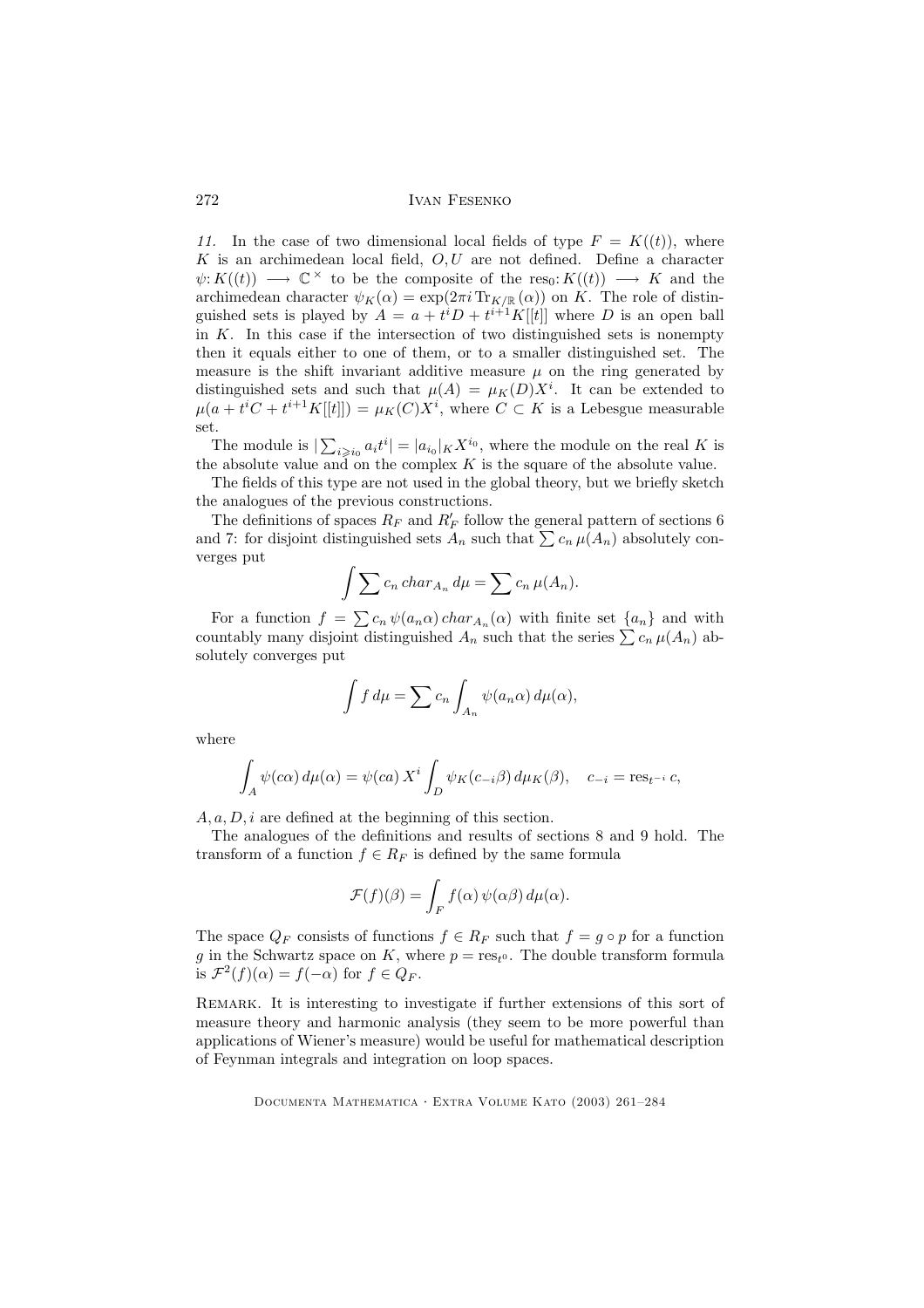12. In general, for the global theory, we need to work with normalized measures corresponding to shifted characters. Similar to the one dimensional case, if we start with a character  $\psi$  with conductor aO then the dual to  $\mu$  measure  $\mu'$ on F is normalized such that  $|a|\mu(O)\mu'(O) = 1$ . The double transform formula of section 9 holds.

For example, if  $\mu' = \mu$  then  $\mu(O) = |a|^{-1/2}$ . If  $aO = t_2^i O$  then in the last formula of section 8 one should insert the coefficient  $X^{-i/2}$  on the right hand side. If  $f_0(\alpha) = f(a\alpha)$  belongs to  $Q_F$  or  $Q'_F$  then  $\mathcal{F}(f) = |a|^{1/2} \mathcal{F}_0(f_0)$  where  $\mathcal{F}_0$ is the transform with respect to character  $\psi_0(\alpha) = \psi(\alpha \alpha)$  of conductor O and measure  $\mu_0$  such that  $\mu_0(O) = 1$ . In particular,  $\mathcal{F}(char_O) = |a|^{-1/2}char_{aO}$ .

13. Generally, given an integral domain A with principal ideal  $P = tA$  and projection  $A \longrightarrow A/P = B$  and a shift invariant measure on B, similar to the previous one defines a measure and integration on A. For example, the analogue of the ring A is the minimal ring which contains sets  $\alpha + t^i p^{-1}(S)$ , where  $S$  is from a class of measurable subsets of  $B$ ; the space of integrable functions is generated as a vector space by functions  $\alpha \to g \circ p(t^{-i}\alpha)$  extended by zero outside  $t<sup>i</sup>A$ , where g is an integrable function on B. Such a measure and integration is natural to call lifts of the corresponding measure and integration on the base B.

In particular, if  $B = \mathbb{A}_k$  for a global field k of positive characteristic, then one has a lift  $\mu_1$  of the measure  $\mu_{A_k}$ , a lift  $\mu_2$  of the counting measure of k (so  $\mu_2(a + tA) = 1$ , and a lift  $\mu_3$  of the measure on  $\mathbb{A}_k/k$ . If the measures are normalized such that  $\mu_{\mathbb{A}_k} = \mu_k \otimes \mu_{\mathbb{A}_k/k}$  (of course,  $\mu_k$  is a counting measure), then  $\mu_1 = \mu_2 \otimes \mu_3$ .

### REMARKS.

1. T. Satoh [S], A.N. Parshin [P6], and M. Kapranov [Kp] suggested two other very different approaches to define a measure on two dimensional fields (notice that Satoh's work was an attempt to use Wiener's measure). The work [P6] suggested to use an ind-pro description for a generalization of Haar measure to two dimensional local fields, see also [Kp]. The works [P6] and [Kp] don't introduce a measure, and deal with distributions and functions; local zeta integrals are not discussed.

After this part had been written, the author was informed by A.N. Parshin that the formula  $\mu(t_2^i t_1^j O) = q^{-j} X^i$  was briefly discussed in a short message [P5], however, it led to unresolved at that stage paradoxes.

2. In this work we do not need a general theory of analysis on non locally compact abelian groups, since the case of higher dimensional local fields and natural adelic objects composed of them is enough for applications in number theory. Undoubtedly, there is a more general theory of harmonic analysis on non locally compact groups than presented above, see also the next remark.

3. The existence of Haar measure on locally compact abelian groups can be proved in the shortest and most elegant conceptual way by viewing it as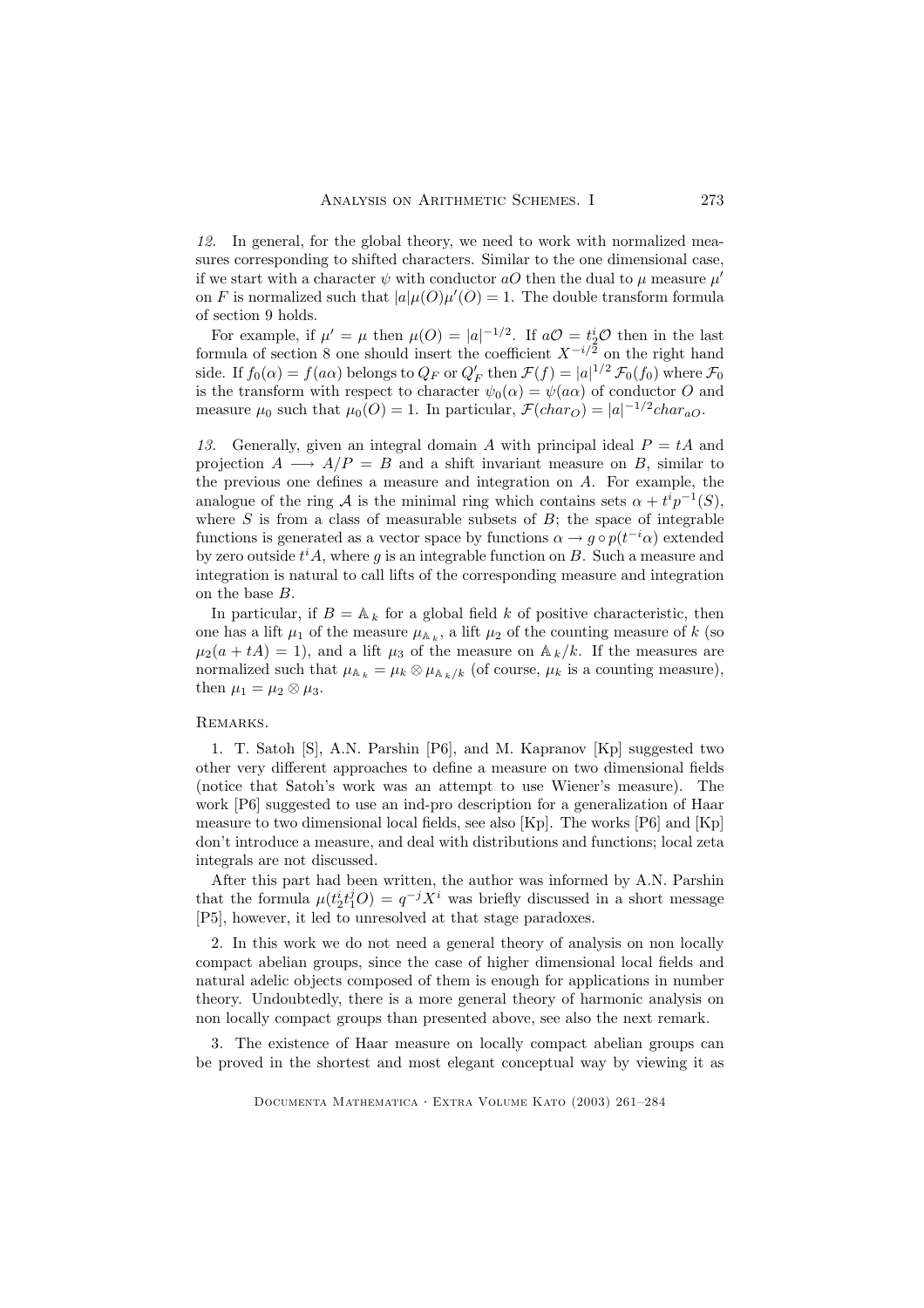induced from the counting measure on a covering hyperfinite abelian group (e.g. [Gor1]); the same is also true for the Fourier transform [Gor2].

Conceptually, the integration theory of this work is supposed to be induced by integration on hyper locally compact abelian groups (or hyper hyper finite groups). This would also give an extension of this theory to a more general class of non locally compact groups than those of this part.

### 2. Dimension two local zeta integral

Using the theory of the previous part we explain how to integrate over topological K-groups of higher local fields, define a local zeta integral and discuss its properties and new phenomena of the dimension two situation. Using a covering of a so called topological Milnor  $K_2^t$ -group of a two dimensional local field (which is the central object in explicit local class field theory) by the product of the group of units with itself we introduce integrals over the  $K_2^t$ -group. For this we use additional maps  $r, t, o$  whose meaning can only be finally clarified in constructions of the global part [F4]. In section 17 we define the main object – a higher dimensional local zeta integral associated to a function on the field and a continuous character of the  $K_2^t$ -group, followed by concrete examples. Several first properties of the zeta integral, in analogy with the one dimensional case, are discussed and proved. In the case of formal power series over archimedean local fields zeta integrals introduced in section 23 are not really new in comparison to one dimensional integrals; this agrees with the fact that the class field theory for such fields does not really require  $K_2^t$ .

14. On  $F^{\times}$  one has the induced from  $F \oplus F$  topology with respect to

$$
F^{\times} \longrightarrow F \oplus F, \quad \alpha \mapsto (\alpha, \alpha^{-1}),
$$

and the shift-invariant measure

$$
\mu_{F^{\times}} = (1 - q^{-1})^{-1} \mu / |\ .
$$

Explicit higher class field theory describes abelian extensions of  $F$  via closed subgroups in the topological Milnor K-group  $K_2^t(F) = K_2(F)/\Lambda_2(F)$  where  $\Lambda_2(F)$  is the intersection of all open neighborhoods of zero in the strongest topology on  $K_2(F)$  in which the subtraction in  $K_2(F)$  and the map

$$
F^\times \times F^\times \longrightarrow K_2(F), \quad (a, b) \mapsto \{a, b\}
$$

are sequentially continuous. For more details see [IHLF, sect. 6 part I] and [F3]. Denote by  $UK_2^t(F)$  the subgroup generated by symbols  $\{u, \alpha\}$ ,  $u \in U$ ,  $\alpha \in F^{\times}$ .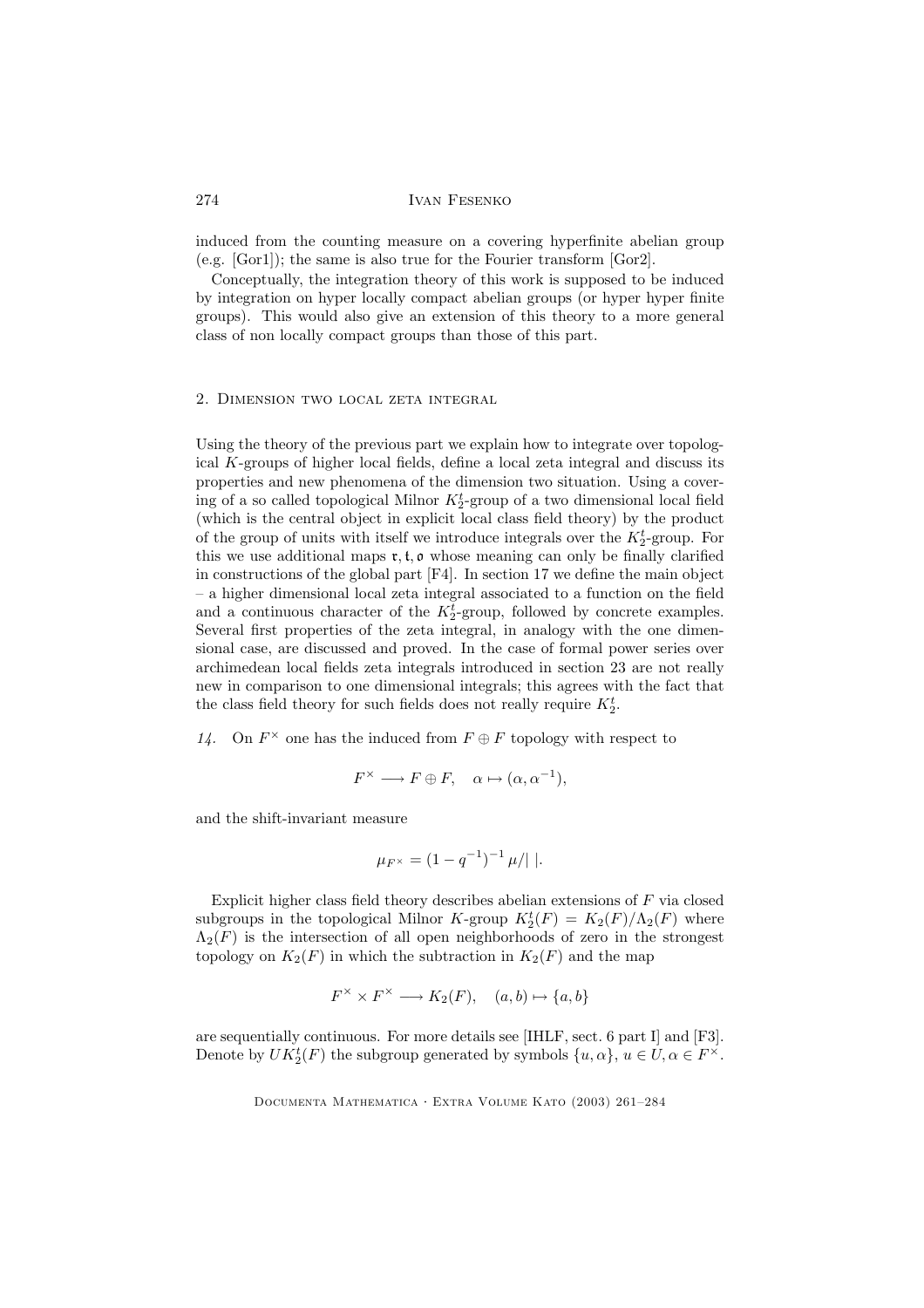15. Introduce a module on  $K_2^t(F)$ :

$$
| |_{2}: K_{2}^{t}(F) \longrightarrow \mathbb{R}_{+}^{\times}, \quad \alpha \mapsto q^{-v(\alpha)},
$$

where  $v: K_2^t(F) \longrightarrow K_0(\mathbb{F}_q) = \mathbb{Z}$  is the composite of two boundary homomorphisms.

DEFINITION. Introduce a subgroup

$$
T = \mathcal{O}^{\times} \times \mathcal{O}^{\times} = \{ (t_1^j u_1, t_1^l u_2) : j, l \in \mathbb{Z}, u_i \in U \}
$$

of  $F^{\times} \times F^{\times}$ . The closure of T in  $F \times F$  equals  $\mathcal{O} \times \mathcal{O}$ .

A specific feature of the two dimensional theory is that one needs to use auxiliary maps  $o, o'$  to modify the integral in such a way that later on, in the adelic work in [F4] one gets the right factors for transformed functions and their zeta integrals.

DEFINITION. Introduce a map (morphism of multiplicative structures)

$$
\mathfrak{o}'\colon T \longrightarrow F \times F, \quad (t_1^j u_1, t_1^l u_2) \longmapsto (t_1^{2j} u_1, t_1^{2l} u_2)
$$

and denote by  $\mathfrak{o}$  the bijection  $\mathfrak{o}'(T) \longrightarrow T$ .

For a complex valued continuous function  $f$  whose domain includes  $T$  and is a subset of  $F \times F$  form  $f \circ \mathfrak{o}: \mathfrak{o}'(T) \longrightarrow \mathbb{C}$ , then extend it by continuity to the closure of  $\mathfrak{o}'(T)$  in  $F \times F$  and by zero outside the closure, denote the result by  $f_{\mathfrak{o}}: F \times F \to \mathbb{C}$ .

To be able to apply the transform  $\mathcal F$  introduce an extension e(g) of a function  $g = f_o: F \times F \longrightarrow \mathbb{C}$  as the continuous extension on  $F \times F$  of

$$
e(g)(\alpha_1, \alpha_2) = g(\alpha_1, \alpha_2) + \sum_{1 \leq i \leq 3} g((\alpha_1, \alpha_2) \nu_i), \quad (\alpha_1, \alpha_2) \in F^\times \times F^\times,
$$

where  $\nu_1 = (t_1^{-1}, t_1^{-1}), \nu_2 = (t_1^{-1}, 1), \nu_3 = (1, t_1^{-1}).$ 

For example, if  $f = char_{(t_1^j O, t_1^l O)}$  then  $f_{\mathfrak{o}}(\alpha_1, \alpha_2) = 1$  for  $(\alpha_1, \alpha_2) \in F^{\times} \times F^{\times}$ only if  $\alpha_1 \in t_1^{2k}U, \alpha_2 \in t_1^{2m}U$  for  $k \geq j, m \geq l$ , hence  $f_0$  is not a continuous function; but  $e(f_{\mathfrak{o}}) = char_{(t_1^{2j}O, t_1^{2l}O)}$  is.

DEFINITION. For a function  $f: T \longrightarrow \mathbb{C}$  such that  $e(f_0) \in R_{F \times F}$  define its transform

$$
\widehat{f} = \mathcal{F}(\mathbf{e}(f_{\mathfrak{o}})) \circ \mathfrak{o}' : T \longrightarrow \mathbb{C}.
$$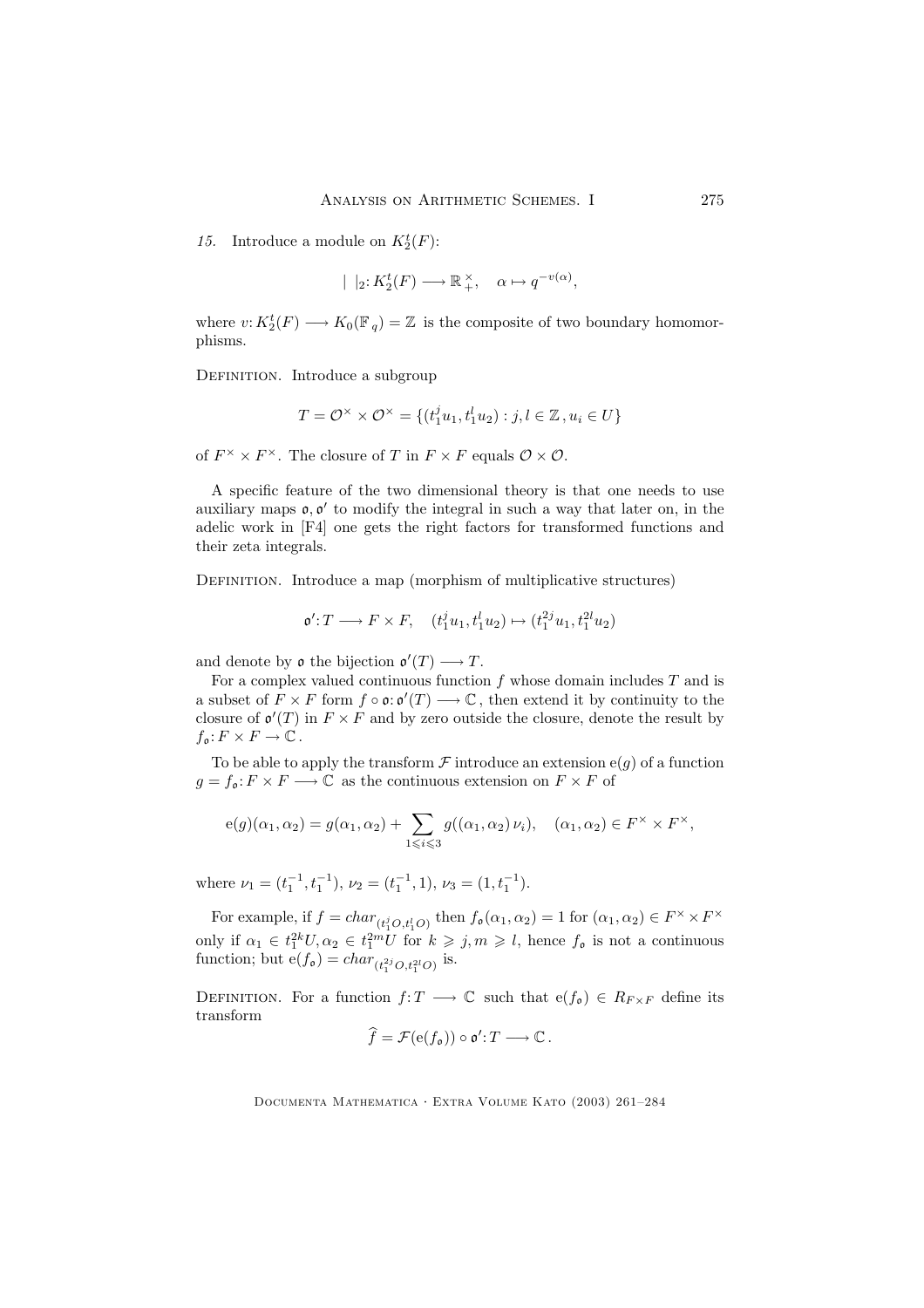16. Due to the well known useful equality

 ${1 - \alpha, 1 - \beta} = {\alpha, 1 + \alpha\beta/(1 - \alpha)} + {1 - \beta, 1 + \alpha\beta/(1 - \alpha)},$ 

and a topological argument we have surjective maps ([IHLF, sect. 6 part I]):

$$
\mathfrak{r}: T \longrightarrow K_2^t(F), \quad \mathfrak{r}((t_1^j, t_1^l)(u_1, u_2)) = \min(j, l) \{t_1, t_2\} + \{t_1, u_1\} + \{u_2, t_2\},
$$
  

$$
\mathfrak{t}: T \longrightarrow K_2^t(F), \quad \mathfrak{t}((t_1^j, t_1^l)(u_1, u_2)) = (j + l) \{t_1, t_2\} + \{t_1, u_1\} + \{u_2, t_2\}.
$$

For  $(\alpha_1, \alpha_2) \in T$  we have

$$
|\mathfrak{t}(\alpha_1,\alpha_2)|_2 = |\alpha_1| |\alpha_2| = |(\alpha_1,\alpha_2)|.
$$

The homomorphism t plays in important role in the study of topological Milnor K-groups of higher local fields ([P3], [F3]). If we denote  $H = \{(\alpha, \beta) :$  $\alpha, \beta \in \langle t_1 \rangle U, \alpha \beta^{-1} \in U \},\$  then  $\mathfrak{r}(H) = K_2^t(F)$ . Note that if  $K_2^t(F)$  is replaced by the usual  $K_2(F)$  then none of the previous maps is surjective. The topology of  $K_2^t(F)$  is the quotient topology of the sequential saturation of the multiplicative topology on  $H$  (cf. [F3], [IHLF, sect. 6 part I]).

The maps  $\mathfrak{r},\mathfrak{t}$  depend on the choice of  $t_1, t_2$  but the induced map to  $K_2^t(F)/\text{ker}(\partial)$  (see section 18 for the definition) does not depend on the choice of  $t_2$ . The homomorphism t (which depends on the choice of  $t_1, t_2$ ) is much more convenient to use for integration on  $K_2^t(F)$  than the canonically defined map  $F^{\times} \times F^{\times} \longrightarrow K_2^t(F)$ .

For a function  $h: K_2^t(F) \longrightarrow \mathbb{C}$  denote by  $h_{\mathfrak{r}}: F \times F \longrightarrow \mathbb{C}$   $(h_{\mathfrak{t}}: F \times F \longrightarrow \mathbb{C})$ the composite  $h \circ \mathfrak{r}$  (resp. the composite  $h \circ \mathfrak{t}$ ) extended by zero outside T.

17. Let  $\chi: K_2^t(F) \longrightarrow \mathbb{C}^\times$  be a continuous homomorphism. Similarly to the one dimensional case one easily proves that  $\chi = \chi_0 | \; |_2^s$  ( $s \in \mathbb{C}$ ), where  $\chi_0$  is a lift of a character of  $UK_2^t(F)$  such that  $\chi_0({t_1,t_2}) = 1$ . The group  $V = 1 + t_1O$ of principal units has the property: every open subgroup contains  $V^{p^n}$  for sufficiently large  $n$ , c.f. [Z1, Lemma 1.6]. This property and the definitions imply that  $|\chi_0(K_2^t(F))| = 1$ . Put  $s = s(\chi)$ .

DEFINITION. For a function f such that  $char_{\mathfrak{a}'(T)} f_{\mathfrak{g}} \in R_{F \times F}$  introduce

$$
\int_T f \, d\mu_T = (1 - q^{-1})^{-2} \, \int_{\mathfrak{o}'(T)} f_{\mathfrak{o}} \, d\mu_{F \times F}.
$$

Notice that  $\int_T f d\mu_T = (1 - q^{-1})^{-2} \int_{F \times F} char_T f \mid | d\mu_{F \times F}.$ 

For a function  $f: F \times F \longrightarrow \mathbb{C}$  continuous on T and a continuous quasicharacter  $\chi: K_2^t(F) \longrightarrow \mathbb{C}^\times$  introduce a zeta function

$$
\zeta(f,\chi) = \int_T f(\alpha) \,\chi_t(\alpha) \, |t(\alpha)|_2^{-2} \, d\mu_T(\alpha)
$$

as an element of  $\mathbb{C}((X))$  if the integral converges.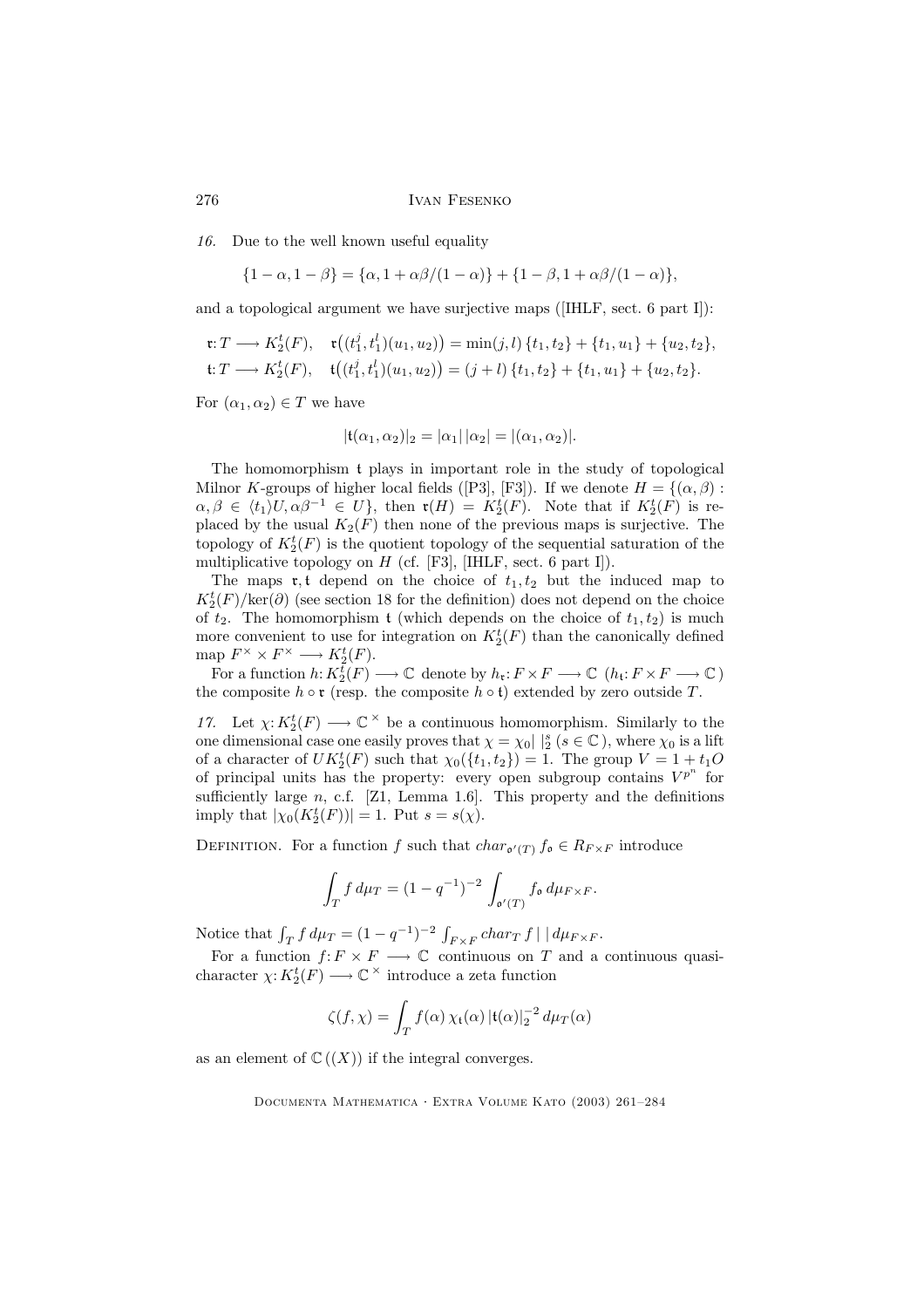From the definitions we obtain  $\zeta(f, \chi)$ 

$$
= (1 - q^{-1})^{-2} \sum_{j,l \in \mathbb{Z}} (q^{-s})^{j+l} \int_{U \times U} f(t_1^j u_1, t_1^l u_2) \chi_0(\mathfrak{t}(u_1, u_2)) d\mu(u_1) d\mu(u_2).
$$

If for fixed j, l the value  $f(t_1^j u_1, t_1^l u_2)$  is constant  $= f_0(j, l)$ , then we get

$$
\zeta(f,\chi) = (1-q^{-1})^{-2} \sum_{j,l \in \mathbb{Z}} (q^{-s})^{j+l} f_0(j,l) \int_{U \times U} \chi_0(\mathfrak{t}(u_1,u_2)) d\mu(u_1) d\mu(u_2).
$$

Examples.

1. Let  $f = char_{OK_2^t(F)}$ , where  $OK_2^t(F) = v^{-1}(\{0, 1, \dots\})$ . So  $f_0(j, l) = 1$  if  $j, l \geq 0$  and  $f_0(j, l) = 0$  otherwise. Then

$$
\zeta(f, | \; |_{2}^{s}) = \left(\frac{1}{1 - q^{-s}}\right)^{2}
$$

which converges for  $\text{Re}(s) > 0$ , and has a single valued meromorphic continuation to the whole complex place. Note that for this specific choice of f the local zeta integral does not involve X.

2. More generally, for a function  $f \in Q_{F \times F}$  the local zeta integral  $\zeta(f, \chi)$ converges for  $\text{Re}(s) > 0$  to a rational function in  $q^s$  and therefore has a meromorphic continuation to the whole complex plane.

To show this, one can assume that  $f(\alpha_1, \alpha_2) = char_{A_1}(\alpha_1) char_{A_2}(\alpha_2)$  with distinguished sets  $A_1, A_2$ , each of which is either of type  $t_1^l(a+t_1^rO)$ ,  $a \in U$ ,  $r > 0$ , or of type  $t_1^m O$ . For example, if  $A_1$  of the first type and  $A_2$  of the second type, then

$$
\zeta(f,\chi)=(1-q^{-1})^{-2}\sum_{j\geqslant m}(q^{-s})^{j+l}\int_{(a+t_1^rO)\times U}\chi_0\bigl(\mathfrak{t}(u_1,u_2)\bigr)\,d\mu(u_1)\,d\mu(u_2),
$$

which for Re(s) > 0 converges to  $(1 - q^{-1})^{-2}(q^{-s})^{m+l}(1 - q^{-s})^{-1}$  c where  $c = \int_{(a+t_1^r O)\times U} \chi_0(\mathfrak{t}(u_1, u_2)) d\mu(u_1) d\mu(u_2)$ , and therefore equals to this rational function of  $q^s$  on the whole plane.

3. For  $f \in Q_{F \times F}$  and  $(\alpha_1, \alpha_2) \in T$  define, in analogy with A. Weil's definition in [W1]

$$
W(f)(\alpha_1, \alpha_2) = f(\alpha_1, \alpha_2) - f(t_1^{-1}\alpha_1, \alpha_2) - f(\alpha_1, t_1^{-1}\alpha_2) + f(t_1^{-1}\alpha_1, t_1^{-1}\alpha_2).
$$

Then from the definitions and the properties of  $\mu$  we get

$$
\zeta(W(f), \mid \mid_2^s) = (1 - q^{-s})^2 \zeta(f, \mid \mid_2^s).
$$

In particular, let  $g = W(f)$ ,  $f|_T = (char_{OK_2^t(F)})_r$ . Then

$$
\zeta(g,|\ |_2^s) = 1.
$$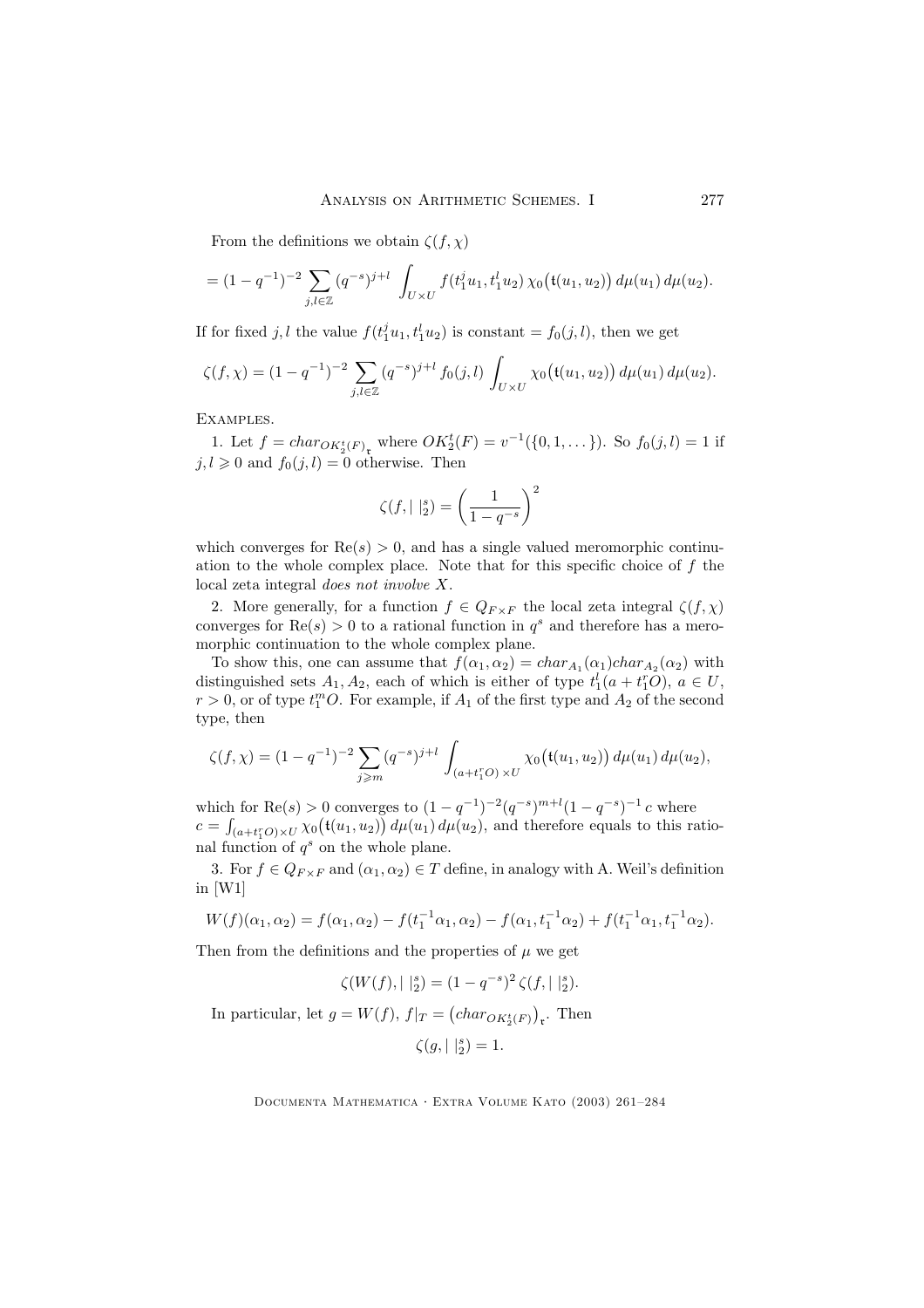18. Let  $\partial: K_2(F) \longrightarrow K_1(E)$  be the boundary homomorphism. Note that  $\partial(\Lambda_2(F)) = 1$ . Define

$$
\lambda: K_1(E) \longrightarrow K_2^t(F)/\text{ker}(\partial), \quad \alpha \mapsto \{\tilde{\alpha}, t_2\}
$$

where  $\tilde{\alpha} \in \mathcal{O}$  is a lifting of  $\alpha \in E^{\times}$ . Then  $\partial(\lambda(\alpha)) = \alpha$ .

Let  $f: K_2^t(F) \longrightarrow \mathbb{C}$  be a continuous function which factorizes through the quotient  $K_2^{\overline{t}}(F)/\text{ker}(\partial)$ . Let  $\chi: K_2^{\overline{t}}(F) \longrightarrow \mathbb{C}^\times$  be a weakly ramified continuous quasi-character, i.e.  $\chi_0(\ker(\partial)) = 1$ , so  $\chi$  is induced by a (not necessarily unramified) quasi-character of the first residue field  $E$  of  $F$ . Then using Lemma in section 8 one immediately deduces that

$$
\zeta(f_{\mathfrak{r}}, \chi) = \zeta_E(f \circ \lambda, \chi \circ \lambda)^2
$$

where  $\zeta_E$  is the one dimensional zeta integral on E which corresponds to the normalized Haar measure on E.

Similarly, if  $F$  is a mixed characteristic field, and  $K$  is the algebraic closure of  $\mathbb{Q}_p$  in F, then one has a residue map  $\mathfrak{d}: K_2^t(F) \longrightarrow K_1(K)$ , see e.g. [Ka2, sect. 2], the map  $\mathfrak d$  is  $-$ res defined there.

Assume that a prime element of K is a  $t_2$ -local parameter of F, then we can identify  $F = K({t_1})$ . Define

$$
I: K_1(K) \longrightarrow K_2^t(F), \quad \alpha \mapsto \{t_1, \alpha\},\
$$

then  $\mathfrak{d}(\mathfrak{l}(\alpha)) = \alpha$ .

Let  $f: K_2^t(F) \longrightarrow \mathbb{C}$  and a quasi-character  $\chi$  have analogous to the above properties but with respect to  $\mathfrak d$ . Then similarly one has

$$
\zeta(f_{\mathfrak{r}}, \chi) = \zeta_K(f \circ \mathfrak{l}, \chi \circ \mathfrak{l})^2.
$$

Thus, the two dimensional zeta integral for  $F$  links zeta integrals for both  $E$ and  $K$ , local fields of characteristic  $p$  and 0.

19. Put  $\hat{\chi} = \chi^{-1} ||_2^2$ .

PROPOSITION. Let  $g, h \in Q_{F \times F}$  be continuous functions, and let  $\chi: K_2^t(F) \longrightarrow$  $\mathbb{C}^\times$  be a continuous quasi-character. For  $0 < \text{Re } s(\chi) < 2$  (and therefore for all s) one has a local functional equation

$$
\zeta(g,\chi)\,\zeta(\widehat{h},\widehat{\chi})=\zeta(\widehat{g},\widehat{\chi})\,\zeta(h,\chi).
$$

Proof. One proof is similar to Example 2 in the previous section and reduces the verification to the case where both  $g$  and  $h$  are of the simple form  $char_{A_1}char_{A_2}$ . We indicate another, similar to dimension one, with one new feature – a factor  $k(\beta)$  which corresponds to the transform  $\hat{f}$  involving the map o.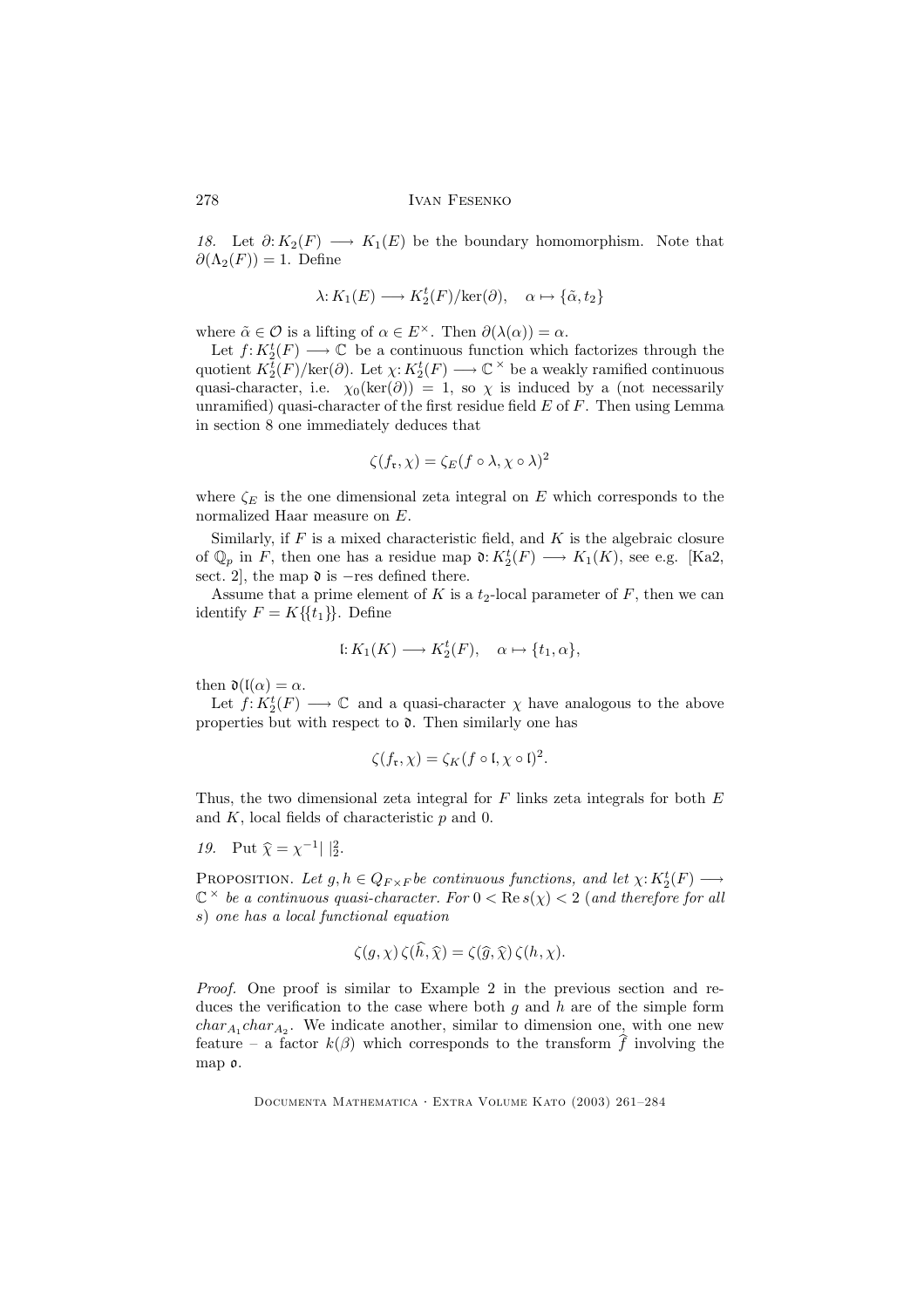For  $\alpha = (\alpha_1, \alpha_2)$  denote  $\alpha^{-1} = (\alpha_1^{-1}, \alpha_2^{-1}), \alpha \beta = (\alpha_1 \beta_1, \alpha_2 \beta_2), |\alpha| =$  $|\alpha_1| \, |\alpha_2|, \, \mu(\alpha) = \mu_{F \times F}(\alpha_1, \alpha_2), \, \psi(\alpha) = \psi(\alpha_1)\psi(\alpha_2).$  Put

$$
k(\beta) = \psi(\beta) + q^{-2}\psi(\nu_1^{-1}\beta) + q^{-1}\psi(\nu_2^{-1}\beta) + q^{-1}\psi(\nu_3^{-1}\beta),
$$

 $\nu_i$  defined in section 15. We will use  $|\mathbf{to}(\alpha)|_2^2 = |\alpha|$  for  $\alpha \in \mathfrak{o}'(T)$ . We have

$$
\zeta(g,\chi)\zeta(\hat{h},\hat{\chi}) = \iint_{T\times T} g(\alpha)\,\hat{h}(\beta)\,\chi_{\mathfrak{t}}(\alpha\beta^{-1})\,|\beta|^2\,|\alpha|^{-2}\,|\beta|^{-2}\,d\mu_T(\alpha)\,d\mu_T(\beta)
$$
  
\n
$$
= \int_{F\times F} \int_{F\times F} g_{\mathfrak{o}}(\alpha)\,\mathcal{F}(\mathbf{e}(h_{\mathfrak{o}}))(\beta)\,\chi_{\mathfrak{t}\mathfrak{o}}(\alpha\beta^{-1})\,|\alpha|^{-1}\,d\mu(\alpha)\,d\mu(\beta)
$$
  
\n
$$
= \iiint_{F^6} g_{\mathfrak{o}}(\alpha)\,\mathbf{e}(h_{\mathfrak{o}})(\gamma)\,\psi(\beta\gamma)\,\chi_{\mathfrak{t}\mathfrak{o}}(\alpha\beta^{-1})\,|\alpha|^{-1}\,d\mu(\alpha)\,d\mu(\beta)\,d\mu(\gamma)
$$
  
\n
$$
= \iiint_{F^6} g_{\mathfrak{o}}(\alpha)\,h_{\mathfrak{o}}(\gamma)\,\psi(\beta\gamma)\,\chi_{\mathfrak{t}\mathfrak{o}}(\alpha\beta^{-1})\,|\alpha|^{-1}\,d\mu(\alpha)\,d\mu(\beta)\,d\mu(\gamma)
$$
  
\n
$$
+ \sum_{1 \leq i \leq 3} \iiint_{F^6} g_{\mathfrak{o}}(\alpha)\,h_{\mathfrak{o}}(\gamma)\,\psi(\beta\nu_i^{-1}\gamma)\,\chi_{\mathfrak{t}\mathfrak{o}}(\alpha\beta^{-1})\,|\alpha|^{-1}\,d\mu(\alpha)\,d\mu(\beta)\,d\mu(\nu_i^{-1}\gamma)
$$
  
\n
$$
= \iiint_{F^6} g_{\mathfrak{o}}(\alpha)\,h_{\mathfrak{o}}(\gamma)\,k(\beta\gamma)\,\chi_{\mathfrak{t}\mathfrak{o}}(\alpha\beta^{-1})\,|\alpha|^{-1}\,d\mu(\alpha)\,d\mu(\beta)\,d\mu(\gamma)
$$
  
\n
$$
(\beta \to \gamma^{-1}\beta)
$$
  
\n
$$
= \iiint_{F^6} g_{\mathfrak{o}}(\alpha)\,h_{\mathfrak{o}}(\gamma)\,\chi_{\mathfrak{t}\mathfrak{o}}(\alpha\gamma)\,|\alpha\gamma|^{-1}\,d\mu(\alpha)\,d\mu(\gamma)\,k(\beta)\,\chi_{\mathfrak{t}\math
$$

(due to to the integrals are actually taken over  $\mathfrak{o}'(T)$  where one can apply the Fubini property). The symmetry in  $\alpha$ ,  $\gamma$  implies the local functional equation.

REMARK. Undoubtedly, one can extend this proposition to a larger class of continuous functions  $q, h: F \times F \longrightarrow \mathbb{C}$ .

20. Similar to section 12, we need to take care of zeta integrals which involve normalized measures corresponding to shifted characters. The zeta integral should be more correctly written as  $\zeta(f, \chi | \; |_{2}, \mu)$  since it depends on the normalization of the measure  $\mu$ . Above we used the normalized measure  $\mu$  such that  $\mu(O) = 1$  (and the conductor of  $\psi$  is O). More generally, let the conductor of a character  $\psi'$  be  $t_1^dO$ , so  $\psi'(\alpha) = \psi_0(t_1^{-d}u\alpha)$  for some unit  $u, \psi_0$  was defined in section 3. Put  $\psi(\alpha) = \psi_0(t_1^{-2d}u\alpha)$  and use  $\psi$  and  $\psi(\alpha_1, \alpha_2)$  for the transform F of functions in  $Q_F$  and  $Q_{F \times F}$  as in sections 9–10. Then self dual measures  $\mu$  on F and  $F \times F$  with respect to  $\psi$  satisfy  $\mu(O) = q^d$ ,  $\mu(O, O) = q^{2d}$ .

Let  $f = char_{c\{t_1, t_2\} + OK_2^t(F)_{\mathbf{r}}},$  so  $f(t_1^j u_1, t_1^l u_2) = 1$  if  $j, l \geq c$  and  $= 0$  otherwise. Now  $\mathcal{F}(e(f_{\mathfrak{0}}))(t_1^j u_1, t_1^l u_2) = q^{2d-4c}$  if  $j, l \geq 2d - 2c$  and  $= 0$  otherwise; and  $\hat{f}(t_1^j u_1, t_1^l u_2) = q^{2d-4c}$  if  $j, l \geq d-c$  and  $= 0$  otherwise. Notice that  $\hat{f} = f$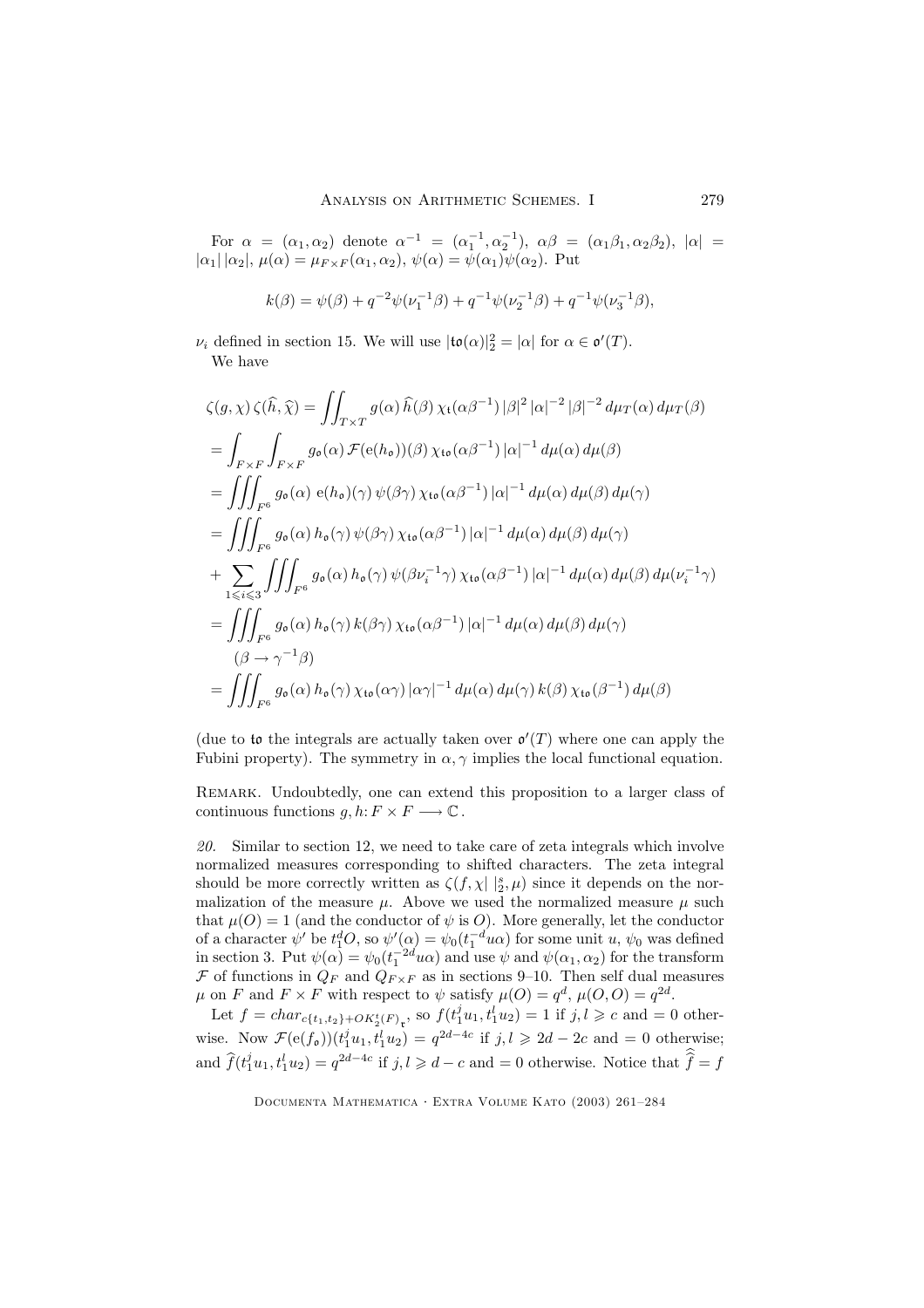on T. We get

$$
\zeta(f, \mid \mid_{2}^{s}, \mu) = q^{2d - 2cs} \left( \frac{1}{1 - q^{-s}} \right)^{2},
$$
  

$$
\zeta(\widehat{f}, \mid \mid_{2}^{2-s}, \mu) = q^{2d} q^{2d - 4c} q^{-2(d - c)(2 - s)} \left( \frac{1}{1 - q^{s - 2}} \right)^{2} = q^{2s(d - c)} \left( \frac{1}{1 - q^{s - 2}} \right)^{2},
$$
  

$$
\zeta(f, \mid \mid_{2}^{s}, \mu) \zeta(\widehat{f}, \mid \mid_{2}^{2-s}, \mu)^{-1} = q^{-2d(s - 1)} \left( \frac{1}{1 - q^{-s}} \right)^{2} \left( \frac{1}{1 - q^{s - 2}} \right)^{-2}.
$$

The local constant for  $| \cdot |_2^s$ ,  $\mu$  is  $q^{-2d(s-1)}$ . This calculation will be quite useful in [F4].

21. The previous constructions of the maps  $\mathfrak{o}'$ ,  $\mathfrak{r}$ ,  $\mathfrak{t}$ ,  $\mathfrak{e}$  are suitable for unramified characters, but are not good enough for ramified characters.

Let a weakly ramified character  $\chi$  of  $K_2^t(F)$  be induced by a character  $\overline{\chi}$  of the field E with conductor  $1 + \overline{t_1}^T O_E$ ,  $r > 0$ . By analogy with the one dimensional case it seems reasonable to calculate the zeta integral  $\zeta(f,\chi)$  for  $f: T \longrightarrow \mathbb{C}$ which is defined by  $(t_1^j u_1, t_1^l u_2) \mapsto 1$  if and only if  $j \geqslant 0, l = 0, u_2 \in 1 + t_1^r O$ . Using the dimension one calculation in [T] one easily obtains

$$
\begin{aligned} \zeta(f,\chi) &= \frac{1}{1-q^{-s}} \left(1-q^{-1}\right)^{-1} q^{-r}, \\ \zeta(\widehat{f},\widehat{\chi}) &= \frac{1}{1-q^{s-2}} \left(1-q^{-1}\right)^{-1} q^{-(s+1)r/2-\delta} \rho_0(\overline{\chi}), \end{aligned}
$$

where  $\rho_0(\overline{\chi})$  is the root number as in [T, 2.5],  $\delta = s/2$  if r is odd and  $= 0$  if r is even.

Notice that unlike the case of unramified characters in section 20,  $f$  differs from f on T due to the difference between  $e(f_o)$  and  $\mathcal{F}(e(f_o))$ ; so for the current choice of  $\mathfrak o$  and e as above there is no canonical local constant associated to  $\chi$ .

This may be related to the well known difficulty of constructing a general higher ramification theory which is still not available. It is expected that one can refine  $\mathfrak{o}, \mathfrak{e}, \mathfrak{r}, \mathfrak{t}$  to get canonical local constants for ramified characters as well.

22. One can slightly modify the definition of the zeta integral by extending T to the set

$$
T' = \{ (t_2^m t_1^j u_1, t_2^n t_1^l u_2) \}, \qquad \text{where } j, l \in \mathbb{Z}, \ u_i \in U, \ m, n \geq 0, \ mn = 0.
$$

The set  $T'$  will be useful in the study of global zeta integrals in [F4].

Introduce a set  $\Gamma = \{(t_2^m, 1) : m \geq 0\} \cup \{(1, t_2^m) : m \geq 1\}$ , then  $T' = T \times \Gamma$ . Extend **r**, **t** symmetrically to T' by  $(m > 0)$ 

$$
\mathfrak{r}(t_2^m t_1^j u_1, t_1^l u_2) = l \{t_1, t_2\} + \{t_1, u_1\} + \{u_2, t_2\},
$$
  

$$
\mathfrak{t}(t_2^m t_1^j u_1, t_1^l u_2) = \{t_1, u_1\} + \{u_2, t_2\}.
$$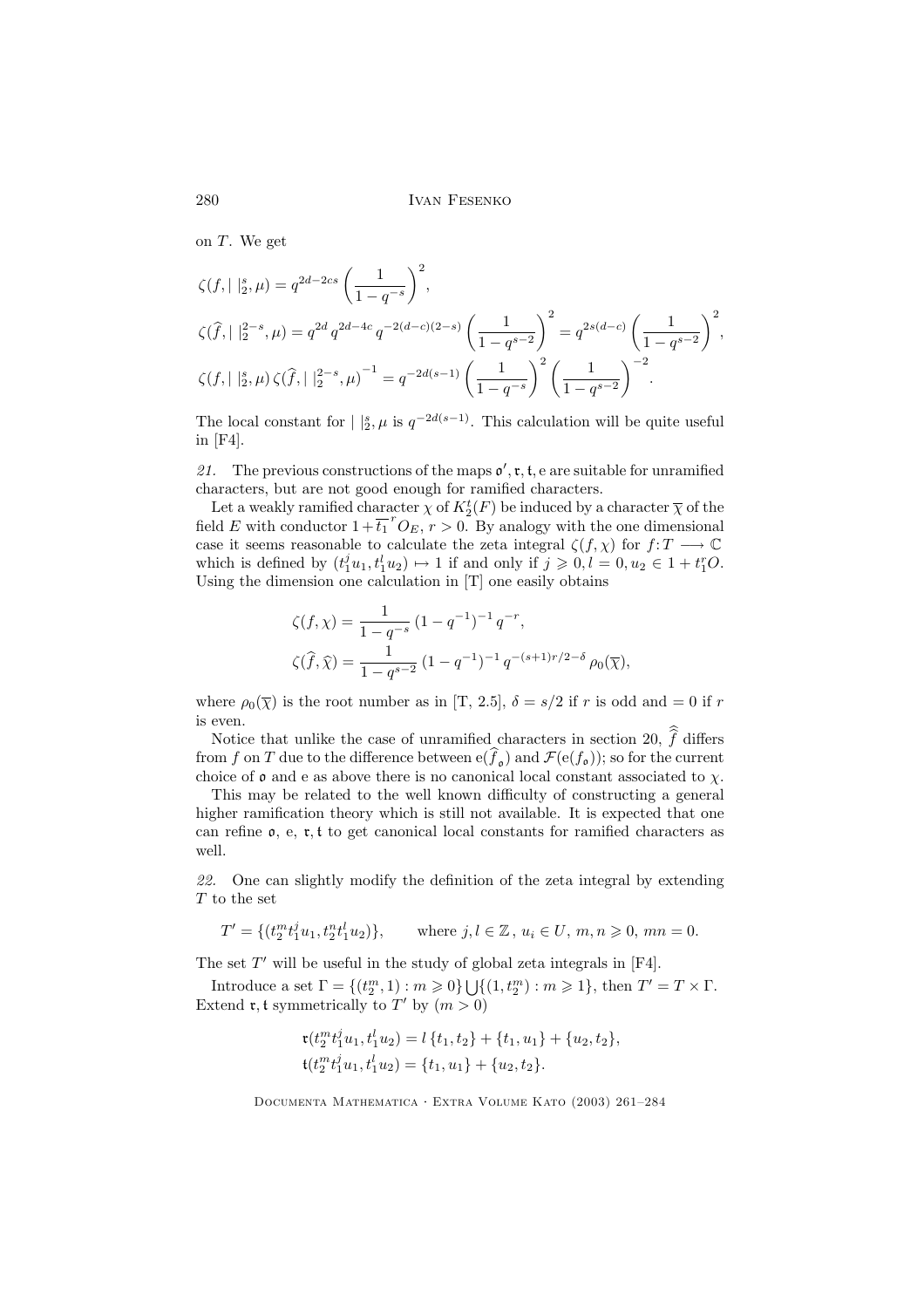Extend  $\mathfrak{o}'$  to  $\mathfrak{o}' : T' \longrightarrow F^{\times} \times F^{\times}$  by  $(t_2^m t_1^j u_1, t_2^n t_1^l u_2) \mapsto (t_2^m t_1^j u_1, t_2^n t_1^l u_2)$  and denote by  $\mathfrak o$  the inverse bijection  $\mathfrak o'(T') \longrightarrow T'.$ 

For a function  $f: T' \longrightarrow \mathbb{C}$  define  $f_{\mathfrak{o}}: F \times F \longrightarrow \mathbb{C}$  as the composite  $f \circ \mathfrak{o}$ extended by zero outside  $\mathfrak{o}'(T')$ . Introduce

$$
\int_{T'} f \, d\mu_{T'} = (1 - q^{-1})^{-2} \int_{F \times F} f_{\mathfrak{o}} \, d\mu_{F \times F}.
$$

Let a function  $f: F \times F \longrightarrow \mathbb{C}$  be continuous on  $T'$  and let

$$
f(t_2^m\alpha_1,\alpha_2) = f(\alpha_1, t_2^m\alpha_2) = f(\alpha_1, \alpha_2)
$$

for every  $(\alpha_1, \alpha_2) \in T$ ,  $m > 0$ . Then for a continuous quasi-character  $\chi: K_2^t(F) \longrightarrow \mathbb{C}^\times$  such that  $\chi(UK_2^t(F)) = 1$  we have

$$
\int_{T'} f(\alpha) \,\chi_{\mathfrak{t}}(\alpha) \,|\mathfrak{t}(\alpha)|_2^{-2} \,d\mu_{T'}(\alpha) = \zeta(f,\chi).
$$

This follows from the following observation: the function  $f(\alpha) \chi_t(\alpha) |t(\alpha)|_2^{-2}$ on the set  $(t_2^m t_1^j u_1, t_1^l u_2), m > 0$ , depends on  $t_1^l u_2$  only, and therefore one can write the integral  $\int_{T'} f(\alpha) \chi_t(\alpha) |t(\alpha)|_2^{-2} d\mu_{T'}(\alpha)$  as the sum of  $\zeta(f, \chi)$  and the sum of the product of two integrals one of which is the integral of a constant function over  $t_2^m \mathcal{O} \setminus t_2^{m+1} \mathcal{O}$ , and hence is zero by Example 8.

23. We describe elements of the theory for  $K_2^t(K((t)))$  where K is an archimedean local field. Class field theory for such fields is described in [P2] and in [KS]. In this case class field theory does not really match nicely the structure of the  $K_2^t$ -group of the field, and this is reflected in the constructions of this section.

Introduce the sequential topology on  $L = K((t))$  as in section 1. Define

$$
K_2^t(L) = K_2(L)/\Lambda_2(L), \qquad \Lambda_2(L) = \Lambda_2'(L) + \{K^\times, 1 + tK[[t]]\} + \{t, 1 + tK[[t]]\},
$$

 $\Lambda_2'(L)$  is the intersection of all neighborhoods of zero in the strongest topology on  $K_2(L)$  in which the subtraction in  $K_2(L)$  and the map

$$
L^\times \times L^\times \longrightarrow K_2(L), \quad (a,b) \mapsto \{a,b\}
$$

are sequentially continuous. Then  $K_2^t(L)$  is generated by  $\{a, t\}$ ,  $a \in K^\times$  and  ${-1,-1}$  (which is zero if  $\sqrt{-1} \in K$ ). We have  $\partial(\Lambda_2(L)) = 1$  where  $\partial$  is the boundary map.  $\partial$  induces  $K_2^t(L) \longrightarrow K_1(K)$ .

Introduce a module on  $K_2^t(L)$ :  $|\alpha|_2 = |\partial(\alpha)|_K$ .

A continuous homomorphism  $\chi: K_2^t(L) \longrightarrow \mathbb{C}^\times$  can be written as  $\chi = \chi_0 | \begin{bmatrix} s \\ 2 \end{bmatrix}$  $(s \in \mathbb{C})$ , where  $\chi_0(\lbrace K^\times, t_2 \rbrace) = 1$  and  $|\chi_0(K_2^t(L))| = 1$  (so  $\chi_0$  is determined by its value on  $\{-1, -1\}$ ; this symbol corresponds via class field theory to the totally ramified extension  $K((t^{1/2}))/K((t))$ .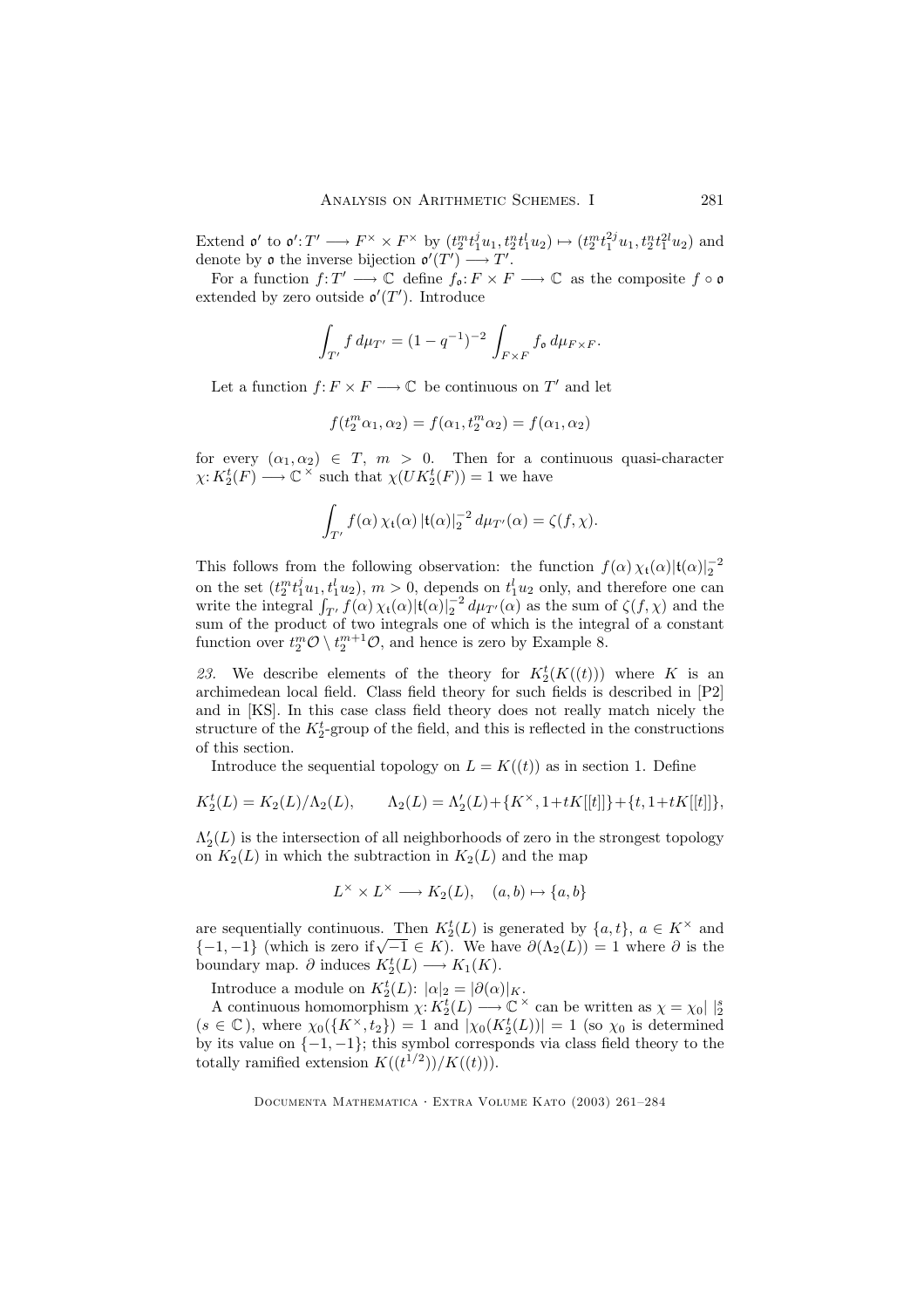Let

$$
\begin{aligned} \mathfrak{r}: K^\times &\longrightarrow K_2^t(L), \quad \alpha \mapsto \{\alpha, t\} \\ \mathfrak{t}: T &= K^\times \times K^\times \longrightarrow K_2^t(L), \quad (\alpha, \beta) \mapsto \{\alpha\beta, t\} \end{aligned}
$$

(totally ramified characters with respect to  $L/K$  are ignored).

For a function  $f: L \times L \longrightarrow \mathbb{C}$  continuous on T and rapidly decaying at  $(\pm \infty, \pm \infty)$  and a continuous quasi-character  $\chi: K_2^t(L) \longrightarrow \mathbb{C}^\times$  introduce a zeta function

$$
\zeta(f,\chi) = \int_{K \times K} f(\alpha,\beta) \, \chi_{\mathfrak{t}}(\alpha,\beta) \, \frac{d\mu(\alpha,\beta)}{|\alpha|_K \, |\beta|_K}.
$$

Define  $\lambda: K_1(K) \longrightarrow K_2^t(L)/\text{ker}(\partial)$  by  $\alpha \mapsto {\{\tilde{\alpha},t\}}$ . Let  $f: K_2^t(L) \longrightarrow \mathbb{C}$ factorize through  $K_2^t(L)/\text{ker}(\partial)$ . Let  $\chi: K_2^t(L) \longrightarrow \mathbb{C}^\times$  be a continuous quasicharacter such that  $\chi_0(\ker(\partial)) = 1$  (i.e.  $\chi$  is an unramified character with respect to  $L/K$ ). Then

$$
\zeta(g,\chi)=\zeta_1(f\circ\lambda,\chi\circ\lambda)^2,
$$

where  $g(\alpha, \beta) = f_{\mathfrak{r}}(\alpha) f_{\mathfrak{r}}(\beta)$ , and  $\zeta_1$  is the one dimensional zeta integral.

REMARK. The well known technique in dimension one which extends the local integrals associated to representations of the multiplicative group to representations of algebraic groups is likely to give a similar extension of this work.

### **BIBLIOGRAPHY**

- [F1] I. Fesenko, Class field theory of multidimensional local fields of characteristic 0, with the residue field of positive characteristic, Algebra i Analiz (1991); English transl. in St. Petersburg Math. J. 3(1992), 649–678.
- [F2] I. Fesenko, Multidimensional local class field theory. II, Algebra i Analiz 3 issue 5(1991), 168–189; English transl. in St. Petersburg Math. J. 3(1992), 1103–1126.
- [F3] I. Fesenko, Sequential topologies and quotients of Milnor K-groups of higher local fields, Algebra i Analiz, vol. 13(2001), issue 3, 198–221; English transl. in St. Petersburg Math. J. 13(2002), 485–501.
- [F4] I. Fesenko, Analysis on arithmetic schemes. II, www.maths.nott.ac.uk/personal/ibf/ao2.ps
- [Gol] R. Goldblatt, Lectures on the hyperreals, Springer, 1998.
- [Gor1] E. Gordon, Nonstandard analysis and locally compact abelian groups, Acta Appl. Math. 25(1991), 221–239.
- [Gor2] E. Gordon, Nonstandard methods in commutative harmonic analysis, AMS, Transl. Math. Monogr. 164, 1997.
- [H] P.R. Halmos, Measure theory, D. Van Nostrand Comp., 1951.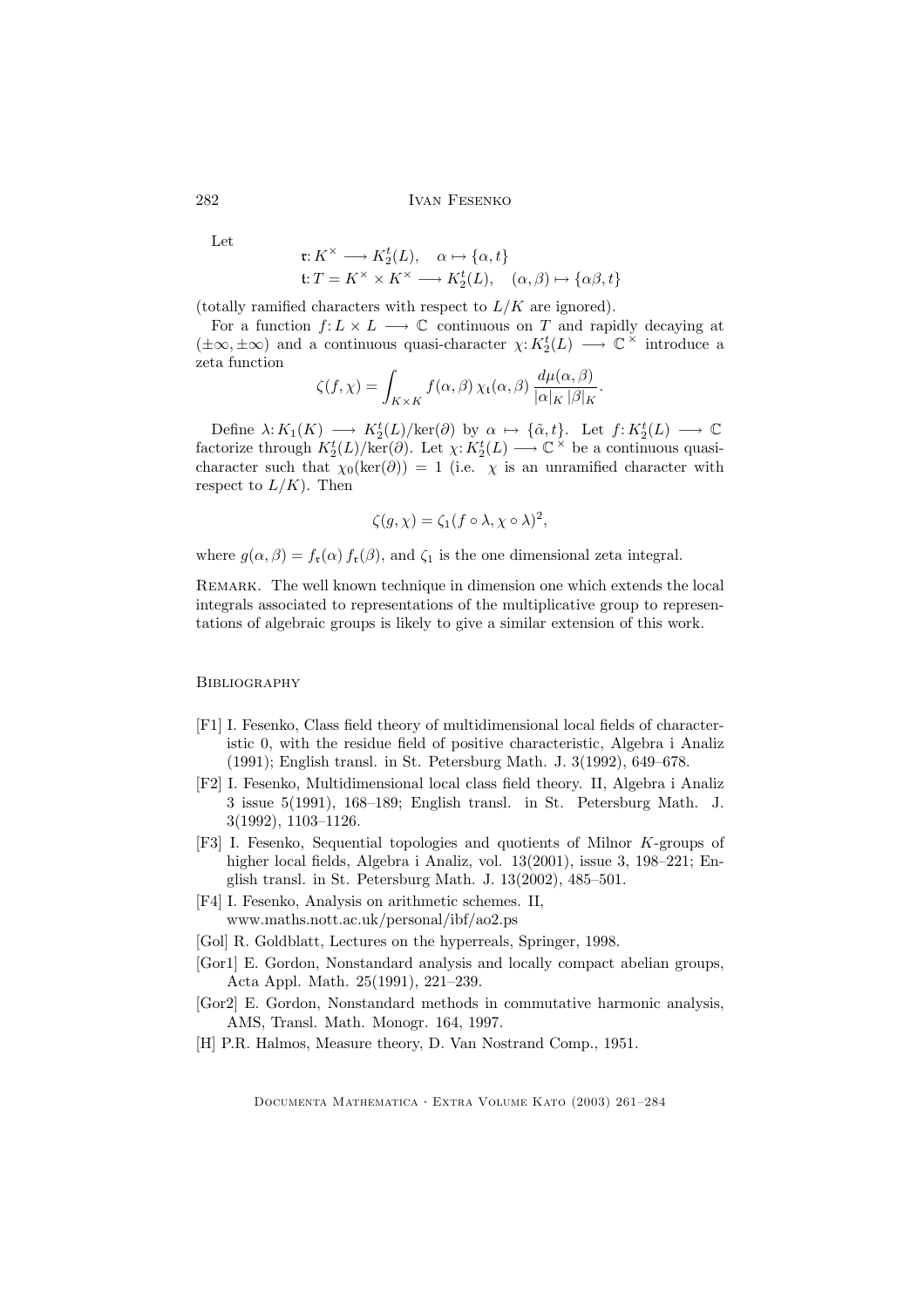- [I1] K. Iwasawa, A note on functions, Proceed. IMC 1950, p. 322.
- [I2] K. Iwasawa, Letter to J. Dieudonne, Adv. Stud. Pure Math., vol. 21, 1992, 445–450.
- [IHLF] I. Fesenko and M. Kurihara (eds.) Invitation to higher local fields, Geometry and Topology Monographs, vol. 3, Geometry and Topology Publications, Warwick 2000, www.maths.warwick.ac.uk/gt/gtmcontents3.html
- [Ka1] K. Kato, A generalization of local class field theory by using K-groups, I, II, III, J. Fac. Sci. Univ. Tokyo, Sect. 1A, 26(1979), 303–376; 27(1980), 603–683; 29(1982), 31–43.
- [Ka2] K. Kato, Residue homomorphism in Milnor K-theory, Adv. Stud. Pure Math., vol. 2, 1983, 153–172.
- [KS] K. Kato and Sh. Saito, Two dimensional class field theory, Adv. Stud. Pure Math., vol. 2, 1983, 103–152.
- [Kp] M. Kapranov, Semiinfinite symmetric powers, math.QA/0107089.
- [M] C. Moreno, Algebraic curves over finite fields, Cambr. Univ. Press 1991.
- [N] J. Neukirch, Algebraic number theory, Springer 1999.
- [P1] A.N. Parshin, On the arithmetic of two dimensional schemes, 1, Repartitions and residues, Math. USSR Izv., 10(1976), 695–747.
- [P2] A.N. Parshin, Abelian coverings of arithmetic schemes, Soviet Math. Dokl., 19(1978), 1438–1442.
- [P3] A.N. Parshin, Local class field theory, Trudy Mat. Inst. Steklov 165(1984), 143–170; Engl. transl. in Proc. Steklov Inst. Math. 1985, no.3, 157–185.
- [P4] A.N. Parshin, Galois cohomology and the Brauer group of local fields, Trudy Mat. Inst. Steklov, 183(1990), 159–169; Engl. transl. in Proc. Steklov Inst. Math. 1991, no. 4, 191–201.
- [P5] A.N. Parshin, E-message to I.B. Zhukov, 1995.
- [P6] A.N. Parshin, Higher dimensional local fields and L-functions, 199–213, in [IHLF].
- [Ro1] A. Robinson, Non-standard analysis, reprint of the 2nd (1974) edit., with a foreword by W.A. Luxemburg, Princeton Landmarks in Math., Princeton Univ. Press, 1996.
- [Ro2] A. Robinson, Nonstandard arithmetic, Bull. Amer. Math. Soc., 73(1967), 818–843.
- [Rq] P. Roquette, Class field theory in characteristic  $p$ , its origin and development, Class field theory – its centenary and prospect, Adv. Stud. Pure Math. 30, 549–631, Math. Soc. Japan, Tokyo 2001.
- [St] T. Satoh, Wiener measures on certain Banach spaces over non-Archimedean local fields, Comp. Math., 93(1994), 81–108.
- [ST] H.L. Schmid and O. Teichmüller, Ein neuer Beweis für die Funktionalgleichung der L-Reihen, Abh. Math. Sem. Hansischen Univ. 15(1943), 85–96.